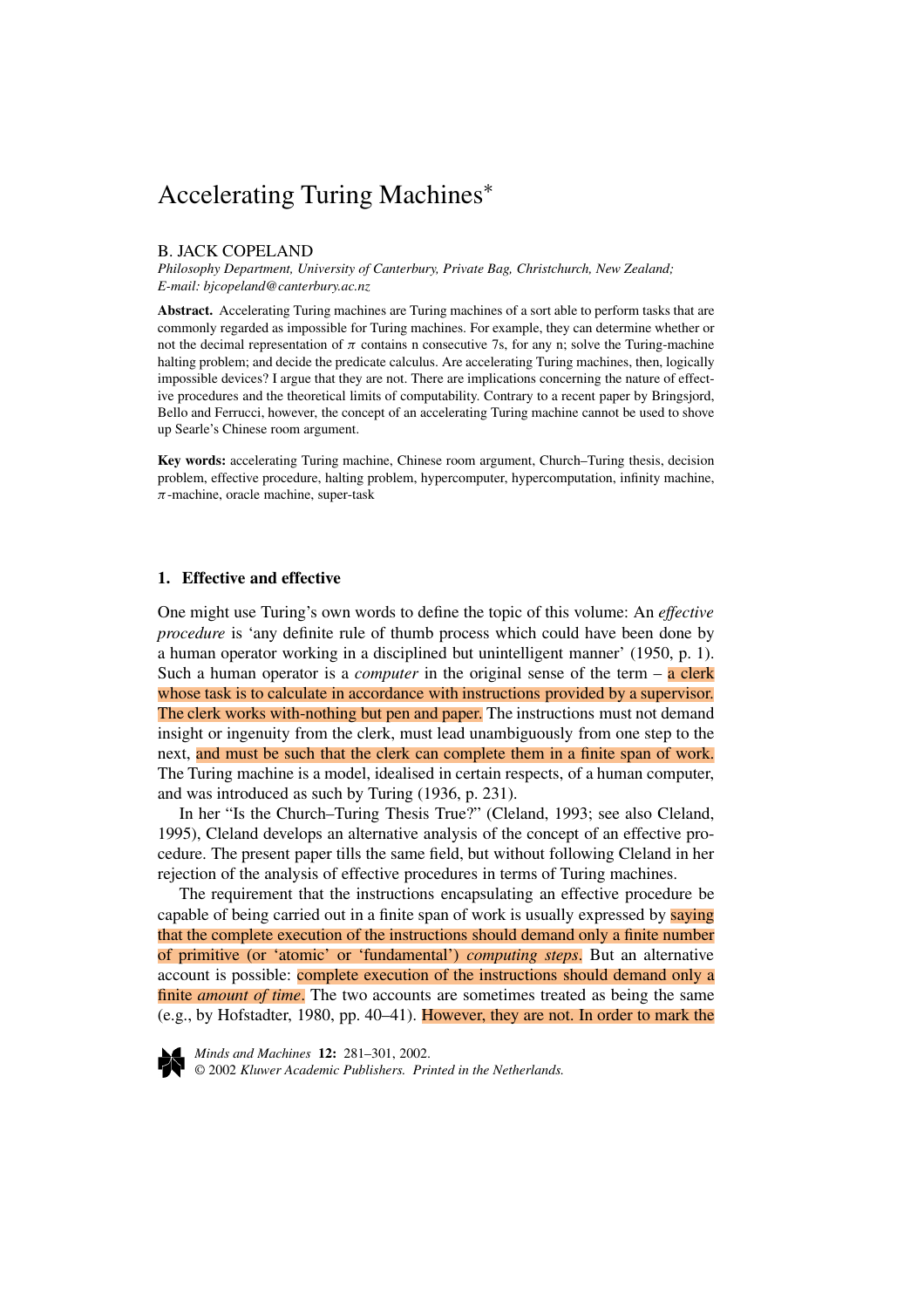distinction without introducing new terminology, procedures satisfying the finitetime account will be said to be 'Effective', always with capital 'E'.

## **2. The Russell–Blake–Weyl Temporal Patterning**

Neither Turing nor Post, in their descriptions of the devices that we now call Turing machines, made much mention of time (Turing, 1936; Post, 1936). They listed the primitive operations (or fundamental processes) that their devices perform – read a square of the tape, write a single symbol on a square of the tape, move one square to the right, and so forth – but they said nothing about the *duration* of each primitive operation. Temporal considerations are not relevant to the functioning of the devices as described, nor to the soundness of the proofs that Turing gave concerning them. Things are very different in the case of the boolean networks of McCulloch and Pitts (1943) and Turing (1948), where the duration of each primitive operation is a critical factor.<sup>1</sup> Turing's boolean networks were synchronised by a central clock and each primitive operation took one 'moment' of clock time (1948, p. 10). When working with Turing machines it is no doubt intuitive to imagine each primitive operation to be similarly fixed in duration (or even to be instantaneous), but this is no part of the original conception. No conditions were placed on the temporal patterning of the sequences of primitive operations.

Bertrand Russell, Ralph Blake and Hermann Weyl independently described one extreme form of temporal patterning. Weyl considered a machine (of unspecified architecture) that is capable of completing

an infinite sequence of distinct acts of decision within a finite time; say, by supplying the first result after 1/2 minute, the second after another  $1\frac{1}{4}$  minute, the third 1/8 minute later than the second, etc. In this way it would be possible ... to achieve a traversal of all natural numbers and thereby a sure yes-or-no decision regarding any existential question about natural numbers. (Weyl, 1927, p. 34; English translation from Weyl, 1949, p. 42.)

It seems that this temporal patterning was first described by Russell, in a lecture given in Boston in 1914. In a discussion of Zeno's paradox of the race-course Russell said 'If half the course takes half a minute, and the next quarter takes a quarter of a minute, and so on, the whole course will take a minute' (Russell, 1915, pp. 172–173). Later, in a discussion of a paper by Alice Ambrose (Ambrose, 1935), he wrote:

Miss Ambrose says it is *logically* impossible [for a man] to run through the whole expansion of  $\pi$ . I should have said it was *medically* impossible. ... The opinion that the phrase 'after an infinite number of operations' is self-contradictory, seems scarcely correct. Might not a man's skill increase so fast that he performed each operation in half the time required for its predecessor? In that case, the whole infinite series would take only twice as long as the first operation. (1936, pp. 143–144.)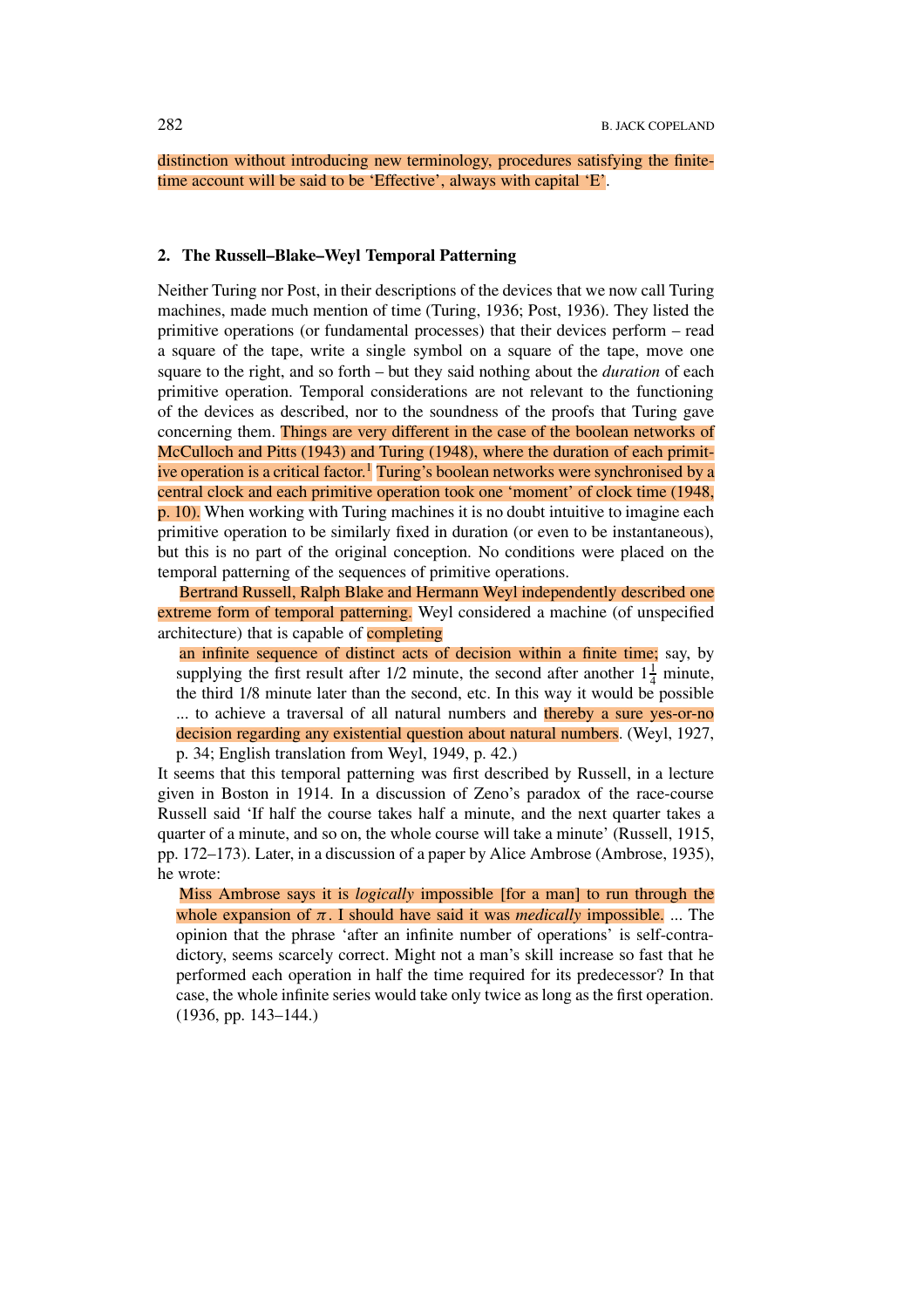Blake, too, argued for the possibility of completing an infinite series of acts in a finite time:

A process is perfectly conceivable, for example, such that at each stage of the process the addition of the next increment in the series 1/2, 1/4, 1/8, etc., should take just half as long as the addition of the previous increment. But ... then the addition of all the increments each to each shows no sign whatever of taking forever. On the contrary, it becomes evident that it will all be accomplished within a certain definitely limited duration. ... If, e.g., the first act ... takes 1/2 second, the next 1/4 second, etc., the [process] will ... be accomplished in precisely one second. (1926, pp. 650–651)

The human computer may carry out the steps of an Effective procedure in accordance with the Russell–Blake–Weyl temporal patterning (that this is 'medically impossible' is of no more relevance than that real human computers, unlike their idealised counterparts, suffer from wear and tear, run out of paper, and die). Imposing the same temporal patterning upon a Turing machine produces what I have termed an *accelerating* Turing machine (Copeland, 1998b, c). These are Turing machines that perform the second primitive operation called for by the program in half the time taken to perform the first, the third in half the time taken to perform the second, and so on. Let the time taken to perform the first primitive operation called for by the program be one 'moment'. Since

$$
1/2 + 1/4 + 1/8 + \cdots + 1/2^{n} + 1/2^{n+1} + \cdots
$$

is less than 1, an accelerating Turing machine – or human computer – can perform infinitely many primitive operations before two moments of operating time have elapsed. Because accelerating Turing machines are Turing machines (pace Steinhart's treatment in this volume), the restricted quantifiers 'all Turing machines', 'some Turing machines' and 'no Turing machines' have accelerating Turing machines among their range.

Stewart (1991, pp. 664–665) gives a cameo discussion of accelerating Turing machines. Related to accelerating Turing machines are the anti de Sitter machines of Hogarth (1992, 1994) (concerning which see also Earman and Norton, 1993, 1996) and the Zeus machines of Boolos and Jeffrey (1980, pp.  $14-15$ ).<sup>2</sup> Also related are the trial-and-error machines of Putnam (1965) and Gold (1965). Hamkins and Lewis (2000) give a mathematical treatment of the computability theory associated with accelerating Turing machines (which they term 'infinite-time Turing machines'). Copeland and Hamkins (in preparation) discuss the physical plausibility of accelerating Turing machines with respect to Newtonian physics, relativistic physics, and quantum theory. Sorensen (1999, Section 6) contains a discussion of accelerating Turing machines based on Copeland (1998b).

The Church–Turing thesis for Effective procedures is:

Each Effective procedure can be performed by a Turing machine.

Accelerating machines are counted in, of course. So long as 'can be performed by a Turing machine' is taken in what is termed in Section 7 its *external* sense, the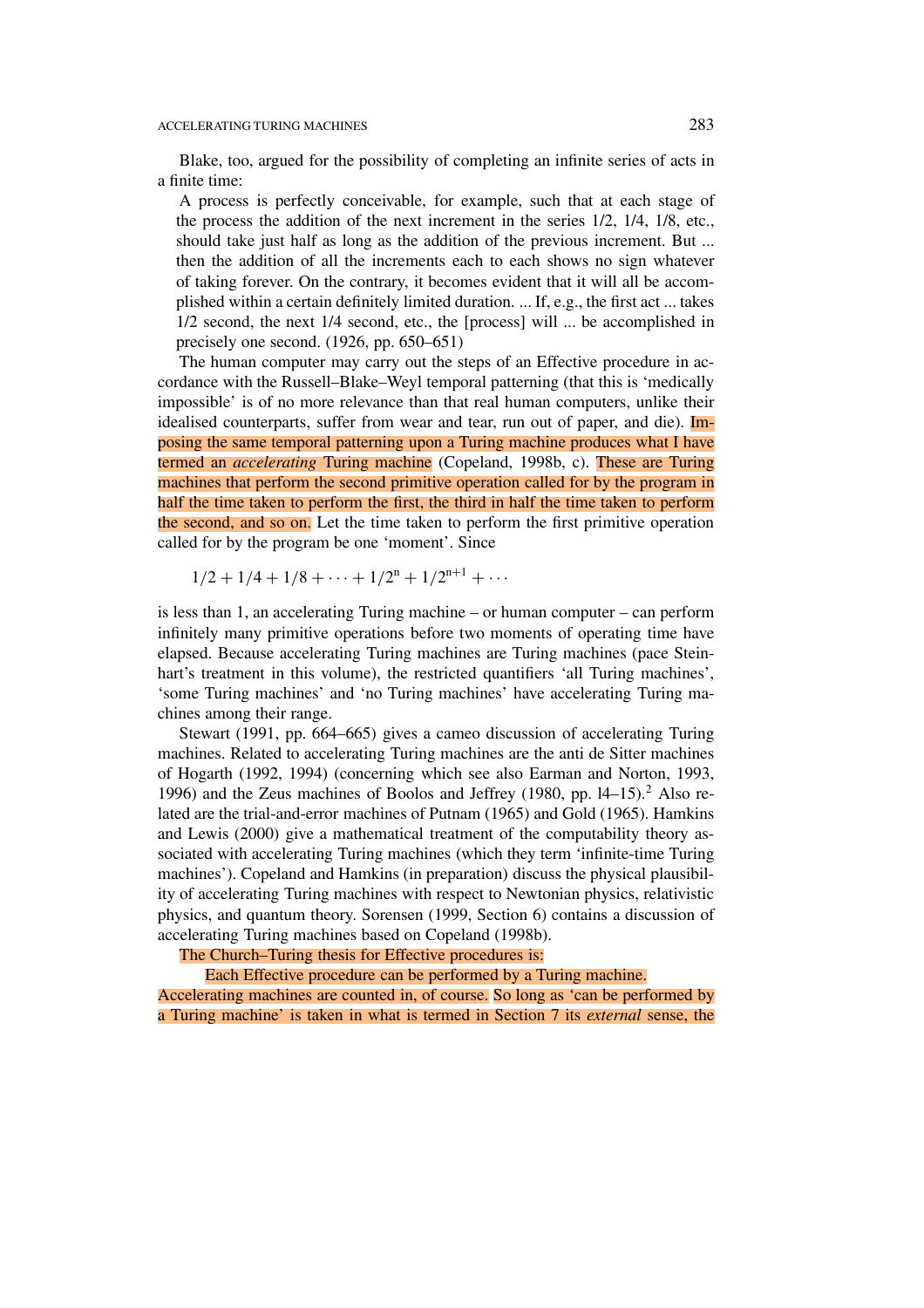thesis would seem to be true. Even if the thesis is accepted, however, there is scope for disagreement about the extent of Effective procedures, as noted in Section 8. My own view is that the Effective procedures do not extend beyond a proper subset of the procedures that can be carried out by the machine  $O_{\mathbb{H}}$  defined in Section 6.

## **3.** *π***-Machines**

To say that a Turing machine computes a number is to say that if the machine is set in motion with its tape blank, it will write out successively the digits of the decimal, or binary, representation of the number, halting when it reaches the last digit if there is one. Where the number is irrational  $-\pi$ , for example – or is a recurring rational, its representation has no last digit, and so each act of writing is followed by further operations culminating in another act of writing. Nevertheless, each digit of the representation is written down by the machine after some finite number of primitive operations has been performed.

Since a Turing machine can be programmed to compute  $\pi$ , an accelerating Turing machine can execute each act of writing that is called for by this program before two moments of operating time have elapsed. That is to say, for every n, the accelerating machine writes down the nth digit of the decimal representation of  $\pi$ within two moments of operating time. Such a machine can be further programmed to indicate whether or not there exist, say, three consecutive 7s in the decimal representation of *π* (a question famously discussed by Wittgenstein). Such a machine constitutes an Effective procedure for settling Wittgenstein's question.

A number of philosophers have maintained that (to use Ambrose's words) it is 'logically impossible to run through the entire expansion [of  $\pi$ ]' (1935, p. 320). Some of these philosophers have even put forward arguments for this view. (Ambrose herself is not among them. She was content to let the claim just quoted rest on the assertion that 'the phrase "to run through the entire expansion" is selfcontradictory' (loc.cit.).) In the 1950s and 1960s, there was a vigorous debate over whether such a '*π*-machine' and other machines that perform an infinite number of operations in a finite time – collectively termed 'infinity machines' – are logically possible.<sup>3</sup> If it is correct that a  $\pi$ -machine is a logical impossibility, then accelerating Turing machines stand exposed as logically impossible devices. However, there is little doubt that defeat went to those who attempted to defend versions of the position staked out by Ambrose: no inconsistency in the notion of a  $\pi$ -machine was ever demonstrated.

In 1954 Thomson introduced the term 'super-task' for a task whose completion involves carrying out all of an infinite number of subtasks (1954, p. 2). He believed at the time that there are 'reasons for supposing that super-tasks are not possible of performance' (1954, p. 5). He offered the following example in support of his view.

There are certain reading-lamps that have a button in the base. If the lamp is off and you press the button the lamp goes on, and if the lamp is on and you press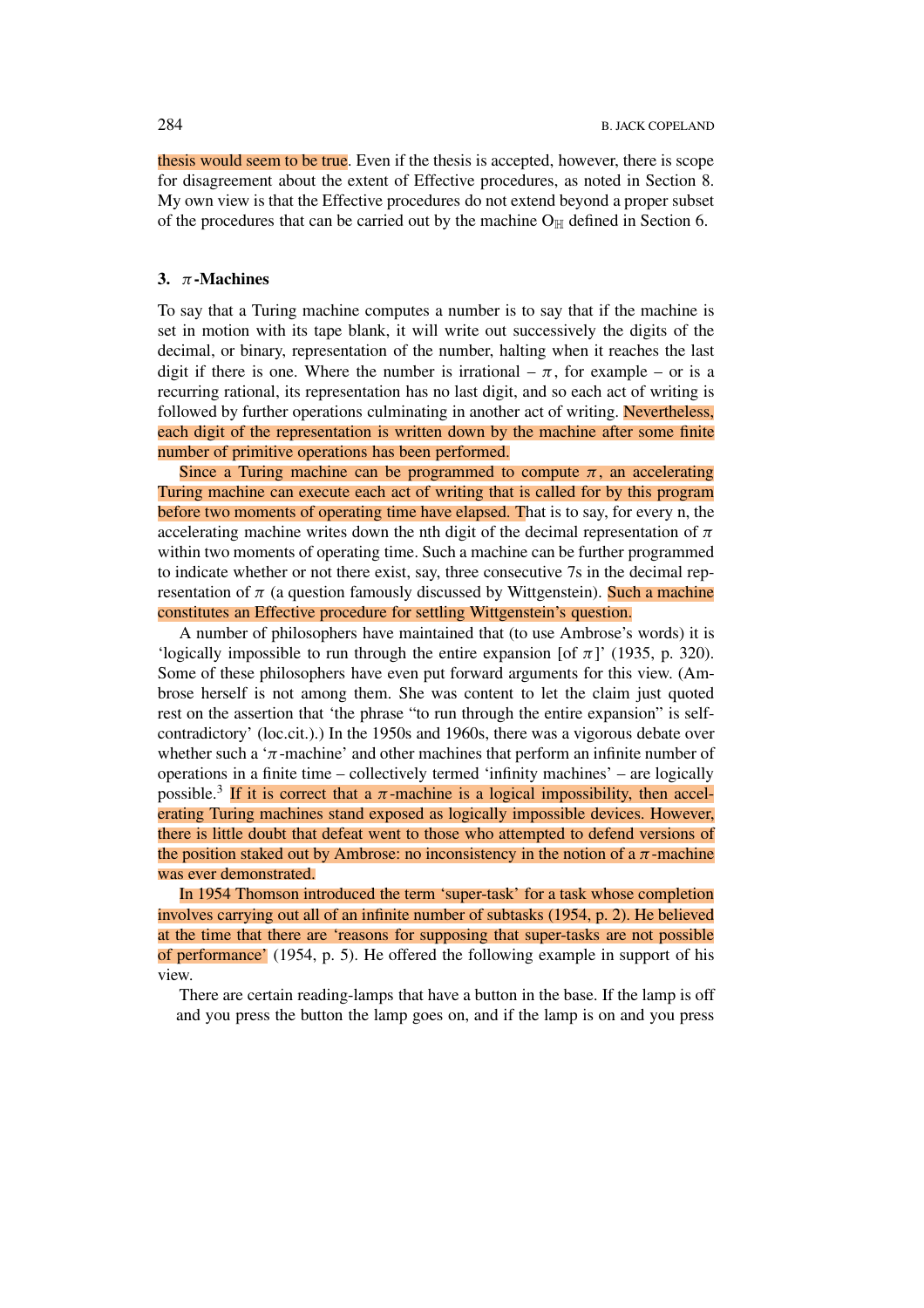the button the lamp goes off. So if the lamp was originally off, and you pressed the button an odd number of times, the lamp is on, and if you pressed the button an even number of times the lamp is off. Suppose now that the lamp is off, and I succeed in pressing the button an infinite number of times, perhaps making one jab in one minute, another jab in the next half-minute, and so on, according to Russell's recipe. After I have completed the whole infinite sequence of jabs, i.e., at the end of the two minutes, is the lamp on or off? It seems impossible to answer this question. It cannot be on, because I did not ever turn it on without at once turning it off. It cannot be off, because I did in the first place turn it on, and thereafter I never turned it off without at once turning it on. But the lamp must be either on or off. This is a contradiction. (*Loc. cit.*)

Although Thomson did not say so explicitly, it seems clear that his purpose in introducing the 'Thomson lamp', as it became known, was to illustrate a particular *form* of argument, applicable to any device that allegedly completes a super-task, and turning on the question of what the state of the device could be *after* it completes its task. Concerning the  $\pi$ -machine in particular he made the following remarks. (A parity machine scans a numeral and indicates whether the number represented by it is odd or even.)

This type of argument refutes also the possibility of a machine built according to Russell's prescription that say writes down in two minutes every integer in the decimal expansion of  $\pi$ . For if such a machine is (logically) possible so presumably is one that records the parity, 0 or 1, of the integers written down by the original machine as it produces them. Suppose the parity-machine has a dial on which either 0 or 1 appears. Then, what appears on the dial after the first machine has run through all the integers in the expansion of  $\pi$ ? (*Loc. cit.*)

The latter argument is weak. From the fact that a device composed of two subdevices cannot possibly carry out its advertised function – in the present case, that of coming to rest with the parity of the last digit of the decimal representation of  $\pi$  displayed on its dial – it hardly follows that the subdevices themselves cannot carry out *their* advertised functions. For instance, there can be a machine satisfying the specification 'serves to keep the voltage across wire AB constant and high' and a machine satisfying the specification 'serves to keep the voltage across wire AB constant and low', but there can be no machine that satisfies both these specifications simultaneously. Any attempt to build one  $-e.g.,$  by connecting the 'high' machine and the 'low' machine in parallel – will inevitably result in a machine that, whatever else it does (burn out, for example), fails to satisfy the conjunctive specification. Even supposing that the  $\pi$ -machine and the (accelerating) parity machine are both logical possibilities, it remains the case that the composite machine described by Thomson is a logical impossibility. There is no entailment from the impossibility of the composite machine to the impossibility of the component  $\pi$ -machine.

The argument concerning the Thomson lamp is also unsuccessful, although for a more subtle reason. In a marvellous reply to Thomson's paper, Benacerraf argued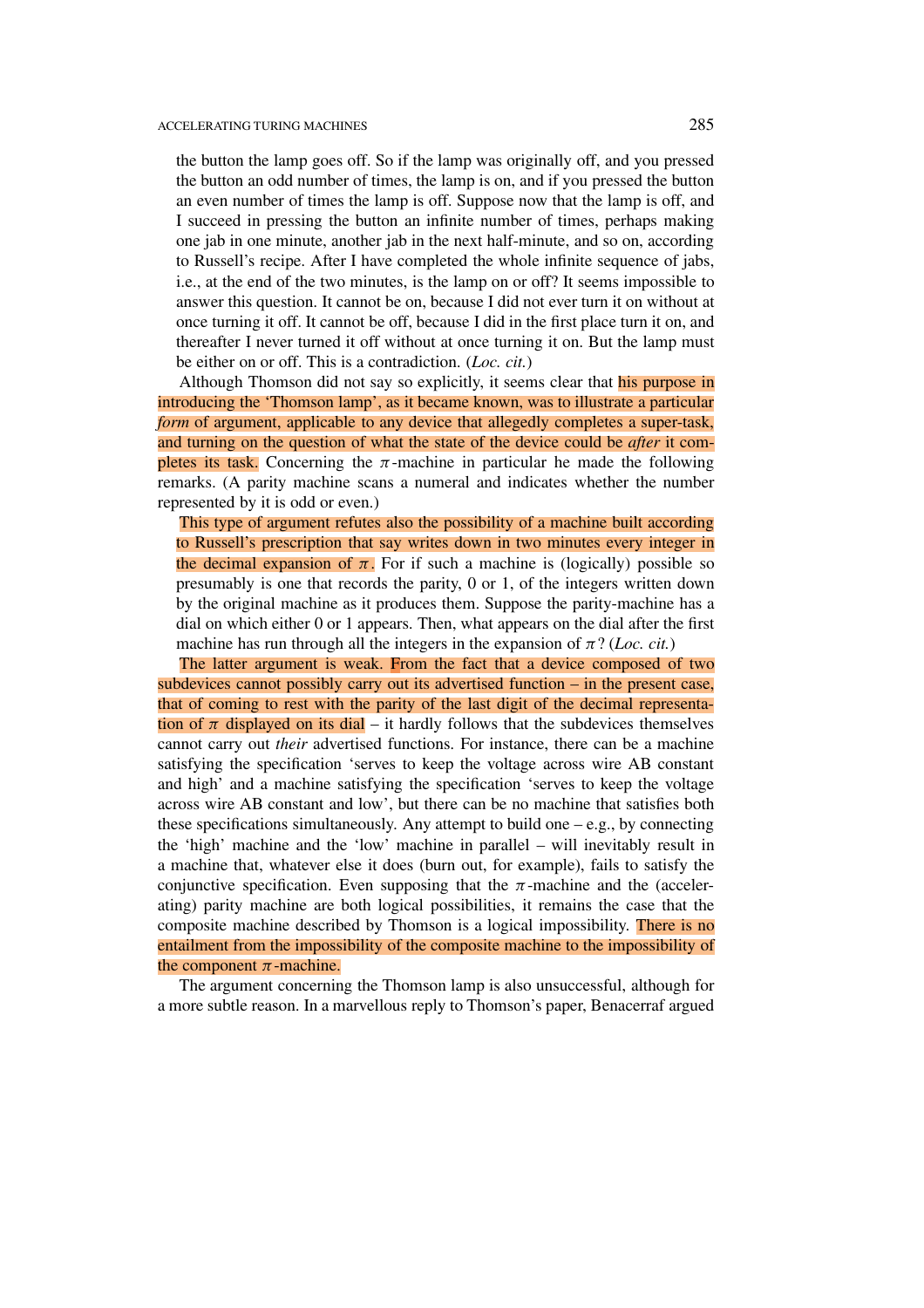that 'The lamp is on at the end of the two minutes' and 'The lamp is off at the end of the two minutes' are both logically consistent with the statement that the supertask in question has been carried out (1962, pp. 767–770). (Benacerraf's point was partially anticipated by Blake (1926, pp. 651–652).) The instruction issued to the super-lamplighter is essentially this: Use the button to make the lamp cycle between its two states, never allowing the one state to go unfollowed by the other, the first half-cycle to take one minute, and each subsequent half-cycle to take half as long as its predecessor. Call this the Thomson instruction. Since each change of state brought about by the lamplighter's obeying the Thomson instruction must occur *before* the end of the second minute, nothing about the state of the lamp *at* the end of the second minute or thereafter is logically entailed by the statement that the Thomson instruction has been obeyed. So Thomson cannot derive the contradiction that he said he could derive. His previous conclusion (a few sentences earlier in the quotation), that it seems *impossible to answer* the question 'What is the state of the lamp at the end of the two minutes?', is slightly nearer the mark. Given only the information that the Thomson instruction has been successfully obeyed, it *is* impossible to answer that question. But that is not to say that the question need not have a perfectly good answer (an answer dictated, perhaps, by a sudden failure of the power supply at the end of the second minute, or in general by causes other than the lamplighter's obeying of the instruction).

In a subsequent paper, Thomson graciously acknowledged that Benacerraf had faulted his argument. He wrote:

I thought that there was some conceptual difficulty about the idea of a lamp having been turned on and off infinitely often, because, roughly speaking, of the question about the state of the lamp immediately afterwards. Unfortunately, I tried to make out that there was a difficulty here by arguing that the lamp could not be in either of its two states. This argument was worthless ... I am now inclined to think that there are no simple knock-down arguments to show that the notion of a completed [super-task] is self-contradictory. (1970, pp. 130–131.)

Nevertheless, Thomson's query as to what state an infinity machine may consistently be supposed to be in *after* it completes its super-task is a good one. As Thomson points out, Benacerraf's successful critique of his earlier arguments hardly relieves the advocate of one or another type of infinity machine of the burden of supplying an answer to this form of question (1970, pp. 133–134). Thomson does not suggest (in the later paper) that the question is always unanswerable, but he does emphasise that any adequate treatment of the subject matter must confront the question squarely.

In 1965 Chihara urged the unintelligibility of a  $\pi$ -machine:

The difficulty, as I see it, is ... the inconceivability of how the machine could actually finish its super-task. The machine would supposedly print the digits on tape, one after another, while the tape flows through the machine, say from right to left. Hence, at each stage in the calculation, the sequence of digits will extend to the left with the last digit printed being 'at center'. Now when the machine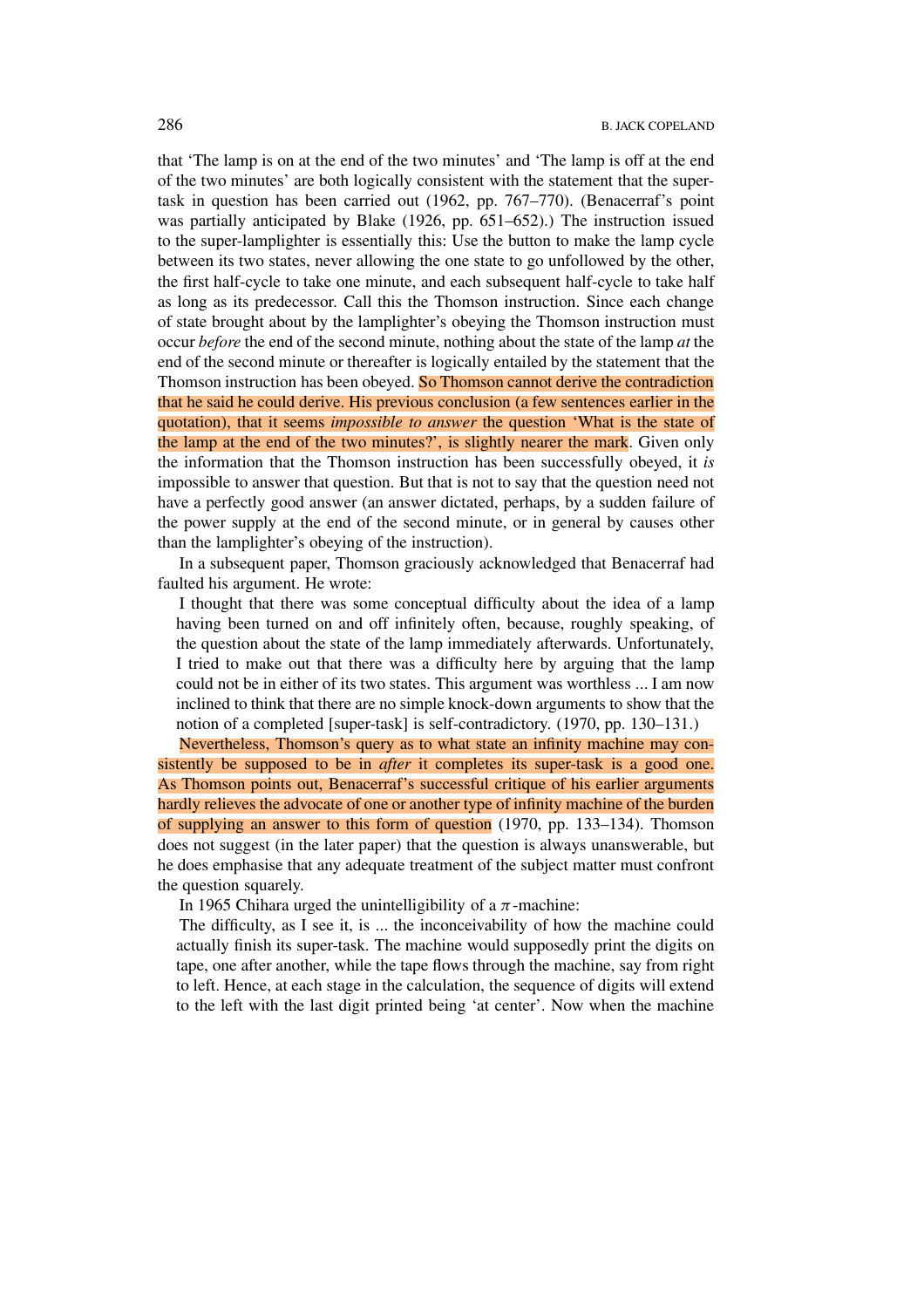completes its task and shuts itself off, we should be able to look at the tape to see what digit was printed last. But if the machine finishes printing all the digits which constitute the decimal expansion of  $\pi$ , no digit can be the last digit printed. And how are we to understand this situation? (1965, p. 80.)

Chihara's specification of the  $\pi$ -machine is simply inconsistent. He requires the machine to print the unending decimal representation of  $\pi$  and yet he also requires it to halt having performed a last printing. It is not surprising that, having described a flatly impossible device, Chihara is able to discern 'something unintelligible' about his 'hypothetical machine' (*loc. cit*.).

Let us see what can be done to render intelligible a device reasonably similar to Chihara's, in that the device prints the decimal of  $\pi$  and then halts. The first point to notice is that this device cannot be a Turing machine. A Turing machine halts when it finds an instruction to do so in its program and, by the nature of a Turing machine, if an instruction to halt is obeyed one may ascertain which instruction was obeyed immediately prior to it, and also which square the scanner was resting on when the prior instruction was obeyed, and then ascertain which instruction was obeyed immediately prior to that one, and so forth. Since this process cannot discover a printing of a digit of  $\pi$  – for that would be a printing of the last digit of  $\pi$  – it follows that either no digit of  $\pi$  was ever printed by the machine or that the machine carried out some further super-task, for example the task of printing infinitely many 0s, in between carrying out the  $\pi$  super-task and halting. But, taking the latter case, exactly the same reasoning can be applied to this second super-task. Once the total task has been completely specified – for example, the machine is to write out the digits of  $\pi$  and halt, or is to write out the digits of  $\pi$  followed by the digits of *e* and halt – then it can be shown, in the above fashion, that no Turing machine can carry out the task.

The solution of this particular difficulty is to embed a Turing machine in some further structure. The program of the Turing machine effects the printing of the digits of  $\pi$  and contains no instruction to halt. The cessation of operation that Chihara desires is brought about by the larger machine shutting itself and all its components off by some means. For example, the machine may contain a clock and arrangements be made so that the machine disconnects itself from its energy source at the end of the second moment of operation.

Further difficulty is occasioned by Chihara's demand for a tape with a first and a last square and infinitely many squares in between. The tape of a Turing machine – which as Post put it is 'ordinally similar to the series of integers' (Post, 1936, p. 103) – cannot possibly be like that. But the machine need not print successive digits on successive squares. Since the point at issue is the intelligibility of the proposition that the machine carries out an infinite number of *printings* and then halts, we may allow the machine to carry out each of its printings of digits of  $\pi$ on the same square, to be called the  $\pi$ -printing square (a printing involves first deleting any symbol previously inscribed on the square to be printed upon). The auxiliary printings performed by the machine in the course of computing any digit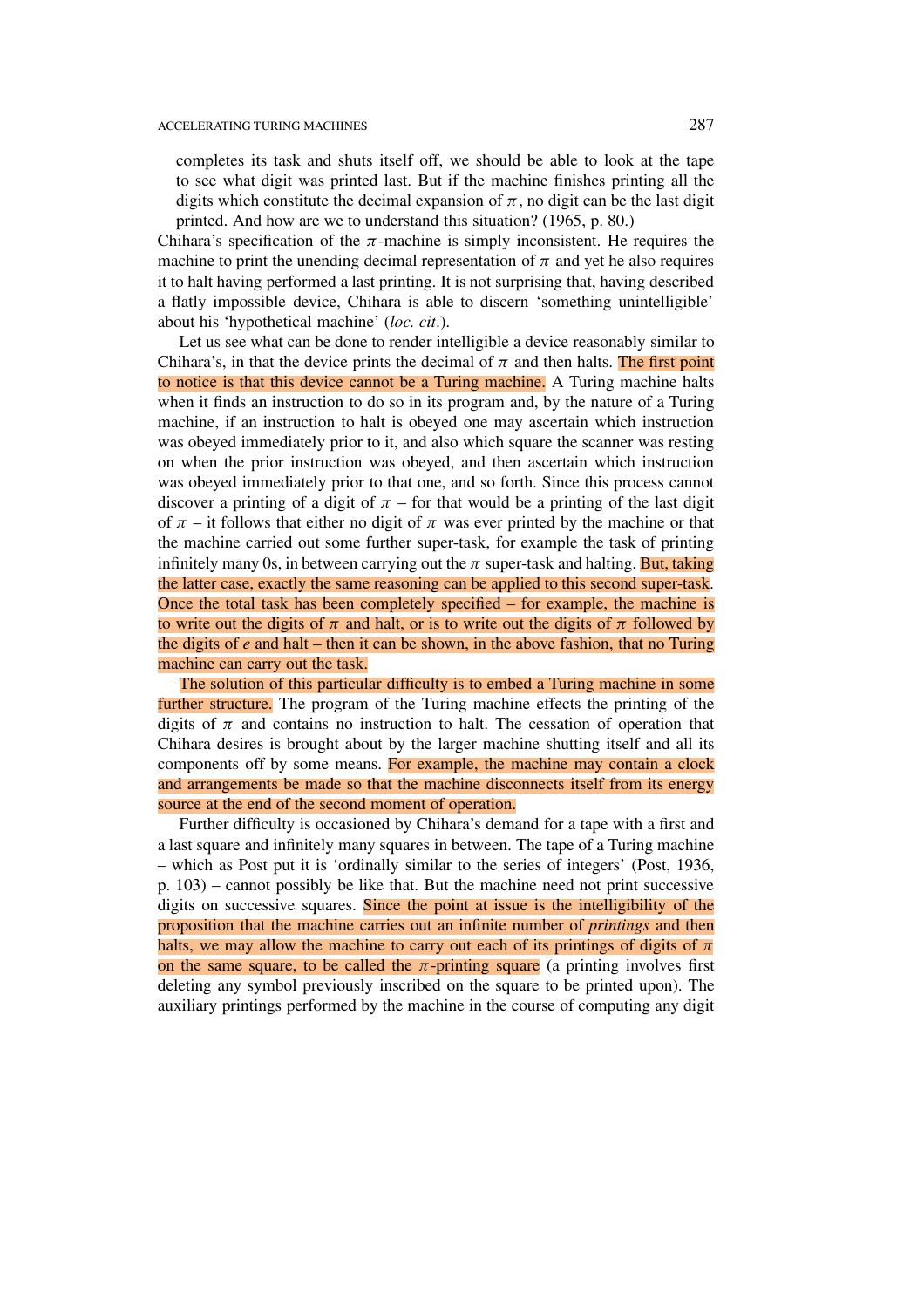of  $\pi$  are carried out on a strip of tape to be called the auxiliary strip. (Digits printed on the auxiliary strip during the computations leading to the production of the nth digit of  $\pi$  are overwritten during the computations leading to the production of the  $n + l$ *th* digit.)

By hypothesis, the printing operations performed by the machine on the  $\pi$ printing square have no last member. What, then, is inscribed on the  $\pi$ -printing square after the machine ceases its activity? The lesson of Benacerraf's argument is that the specification of the machine as so far given entails no answer to this question. For an answer to exist, the specification must be extended. Not every way of doing this will produce a specification of a possible machine. For example, if it is set down that the only manner in which information can be introduced onto the  $\pi$ -printing square is by means of a printing operation performed by the Turing machine's scanner, and that information can be lost from the square only during the deleting phase of one of these printing operations, then we may grant that no machine can possibly satisfy the extended specification. But not all ways of extending the specification so as to incorporate an answer to the question at issue will end in impossibility. For example, let it be set down that the information introduced onto the square during an act of printing decays as soon as that printing is completed (rendering the deleting phase of the next printing operation obsolete). One might further require that the information persists undecayed throughout a final 'resting' phase of each printing operation (perhaps the resting phase occupies 10% of the time taken by the entire printing operation). The latency of the auxiliary strip is so arranged that the digits inscribed on it during the computations leading to the printing of the nth digit of  $\pi$  decay as soon as the printing operation that produces the nth digit of  $\pi$  is completed. Once the machine's activity has ceased, the tape bears no traces of any of the printings that were performed. It is blank.

Where the specification for the machine provides for loss of information from the tape, the specification can be satisfied, but if the specification is altered so as to prohibit loss of information, other things remaining the same, then the specification cannot possibly be satisfied. So the protasis of the question 'What *would* have been written on the tape if the information had not decayed?' (understood as elliptical for 'if the machine in question were to satisfy an amended specification in which information loss is prohibited, other things remaining the same') is a supposition to the effect that a logical impossibility be true. The question seeks a reply that is a true counterfactual statement with a logically impossible antecedent. Many spring to mind!

Equally, impossibility is bound to be the fruit of any attempt to extend the specification of the  $\pi$ -machine to a specification for a compound device in which the  $\pi$ -machine operates in conjunction with an accelerating scanner-cum-memory that compensates for the non-retentiveness of the tape. As in the case of the parity machine, two device-specifications that are satisfiable individually may be impossible to satisfy if taken jointly.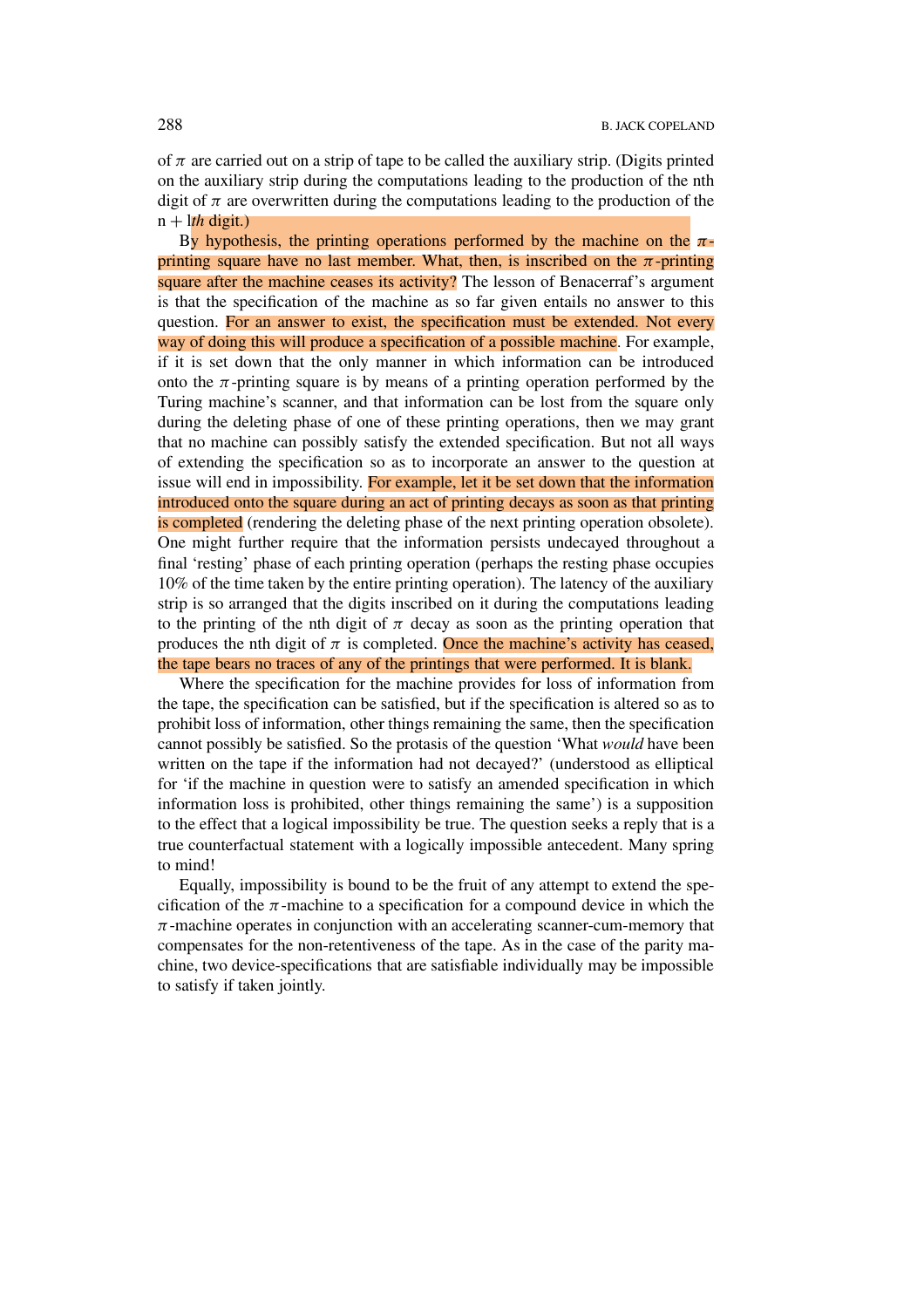So logically consistent answers can be given to Thomsonian questions about the condition of a halting  $\pi$ -machine after it has halted. However, as a specimen of a  $\pi$ -machine, the foregoing is a shade disappointing. It performs its advertised supertask but leaves no record of its printings. Moreover, it is not a Turing machine (as previously discussed). The Turing machine  $\Omega$  described next leaves its user holding (at the end of the second moment) the end of an infinitely long tape on which each digit of the decimal of  $\pi$  is written.

The Newtonian equations of motion have what are known as 'escape solutions' whereby a body disappears from the universe in consequence of its velocity increasing without bound (Geroch, 1977, p. 82, Earman, 1986, p. 34). For example, let the velocity of a body  $\beta$  increase in accordance with the Russell–Blake–Weyl formula:  $\beta$  takes 1 second to cover the first metre of its trajectory, a 1/2 second to cover the next metre, and so on. *β*'s velocity is always finite but is unbounded. At the end of the second second of motion, *β* disappears from the universe. Take any Euclidean coordinate system originated on any point of *β*'s trajectory: the axes specify every location in the universe and  $\beta$  is to be found at none of them!

 $\Omega$  is an accelerating Turing machine programmed to churn out the decimal of  $\pi$ , the digits to be written on successive squares of the tape.  $\Omega$ 's scanner moves in tandem with a tape generator which supplies a further square of tape each time the scanner reaches the end of the strip of tape already generated (perhaps the tape generator is bolted to the scanner). Each square of the tape is of side 1 unit. The user holds the free end of the tape and presses the start button. With each move-right operation called for by the program, the scanner travels one unit further from the user along a linear trajectory. By the end of the second moment the user is holding an endless tape on which can be found each digit of the decimal of *π*. The answer to the Thomsonian question 'Where is the scanner at that point?' is: Nowhere.

## **4. Solving the Halting Problem by Clerical Labour**

Every Turing machine has a program of instructions 'hard wired' into its scanner. By using some suitable system of coding conventions, the instructions of any given Turing machine can be represented by means of a single (large) binary number. Call this the machine's *program number*.

Before a Turing machine is set in motion some sequence of binary digits may be inscribed on its tape.<sup>4</sup> This is the input, the data upon which the machine is to operate, encoded in binary form. Call this number the machine's *data number*. Naturally the data number will alter from run to run of the machine. One may speak of the machine being set in motion *bearing* such-and-such a data number. (The data number of an initially blank tape is zero.)

The famous halting function H takes pairs of integers as arguments and returns the value 0 or 1. H may be defined as follows, for any pair of integers x and y:  $H(x, y) = 1$  if and only if x is the program number of a Turing machine that eventually halts if set in motion bearing data number y;  $H(x, y) = 0$  otherwise.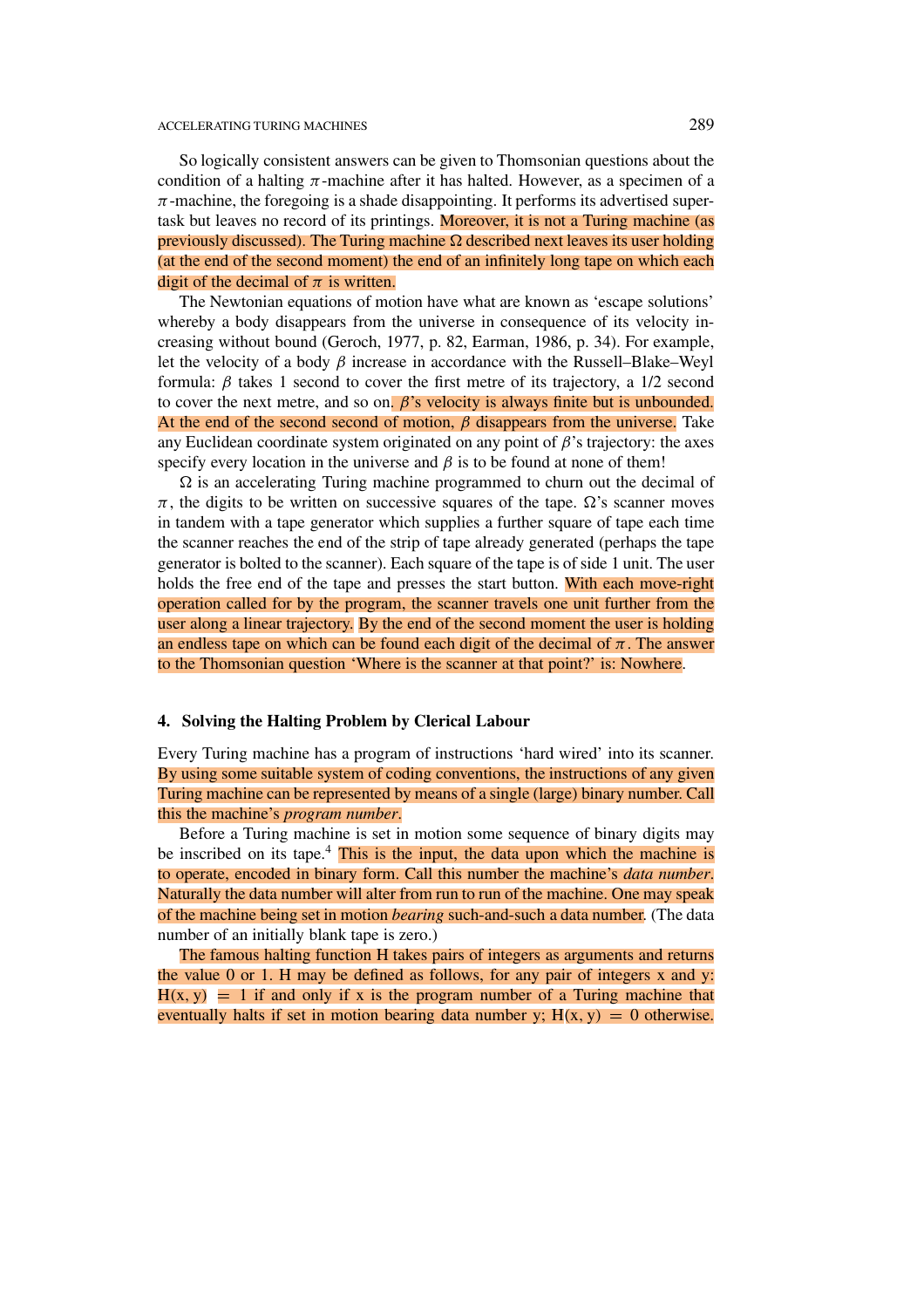Notice that if the integer x is not a program number of a Turing machine then  $H(x, y) = 0$  for every choice of y; and if x is a program number, say of Turing machine t, then  $H(x, y) = 0$  if and only if t fails to halt when set in motion bearing y.

A machine able to 'solve the halting problem' can inform us, concerning any given Turing machine, whether or not that machine would halt when set in motion bearing any given data number. The *halting theorem* states that no Turing machine can compute the value of the halting function for each pair of integers x*,* y. The theorem notwithstanding, an accelerating Turing machine can produce the values of the halting function.

Let t be any Turing machine. A universal Turing machine that is set in motion bearing the data number formed by writing out the digits of t's program number p followed by the digits of t's data number d will simulate t. The universal machine performs every operation that t does, in the same order as t (although interspersed with sequences of operations not performed by t), and halts just in case t does. A machine  $H$  that computes the values of the halting function for all integers x and y will result if one equips an accelerating universal Turing machine (or a human clerk) with a signalling device  $-$  a hooter, say  $-$  such that the hooter blows when and only when the machine halts.<sup>5</sup> To obtain the value of the halting function for a given machine t, one writes out the digits of t's program number p followed by the digits of t's data number d on  $\mathbb{H}$ 's tape and sets  $\mathbb{H}$  in motion. If the hooter blows within two moments of the start of the simulation then  $H(p, d) = 1$ , and if it remains quiet then  $H(p, d) = 0.6$  Given any Turing machine bearing any data number. H can inform us whether or not that machine halts.

The next section describes a modified form of  $\mathbb H$  which decides the full firstorder predicate calculus. H is not, within the meaning of the act, an Effective procedure, since according to the characterisation of effectiveness (section 1), the human computer has no access to any machinery other than a pen, not even a hooter. No matter. Section 7 describes a minor variant of  $\mathbb{H}$ ,  $\mathbb{H}_T$ , which is an Effective procedure for solving the halting problem, and another variant,  $\mathbb{D}_T$ , which is an Effective procedure for deciding the predicate calculus.  $\mathbb{H}_{T}$  and  $\mathbb{D}_{T}$  are Turing machines. There is, of course, an air of paradox about this, to be addressed in Section 7.

## **5. Deciding the Predicate Calculus**

Church explains the *Entscheidungsproblem*, or decision problem, as follows:

By the Entscheidungsproblem of a system of symbolic logic is here understood the problem to find an effective method by which, given any expression Q in the notation of the system, it can be determined whether or not Q is provable in the system. (Church, 1936, p. 41.)

Famously, Turing (1936) argued that there is no such effective method in the case of the predicate calculus, proving that no Turing machine can compute the function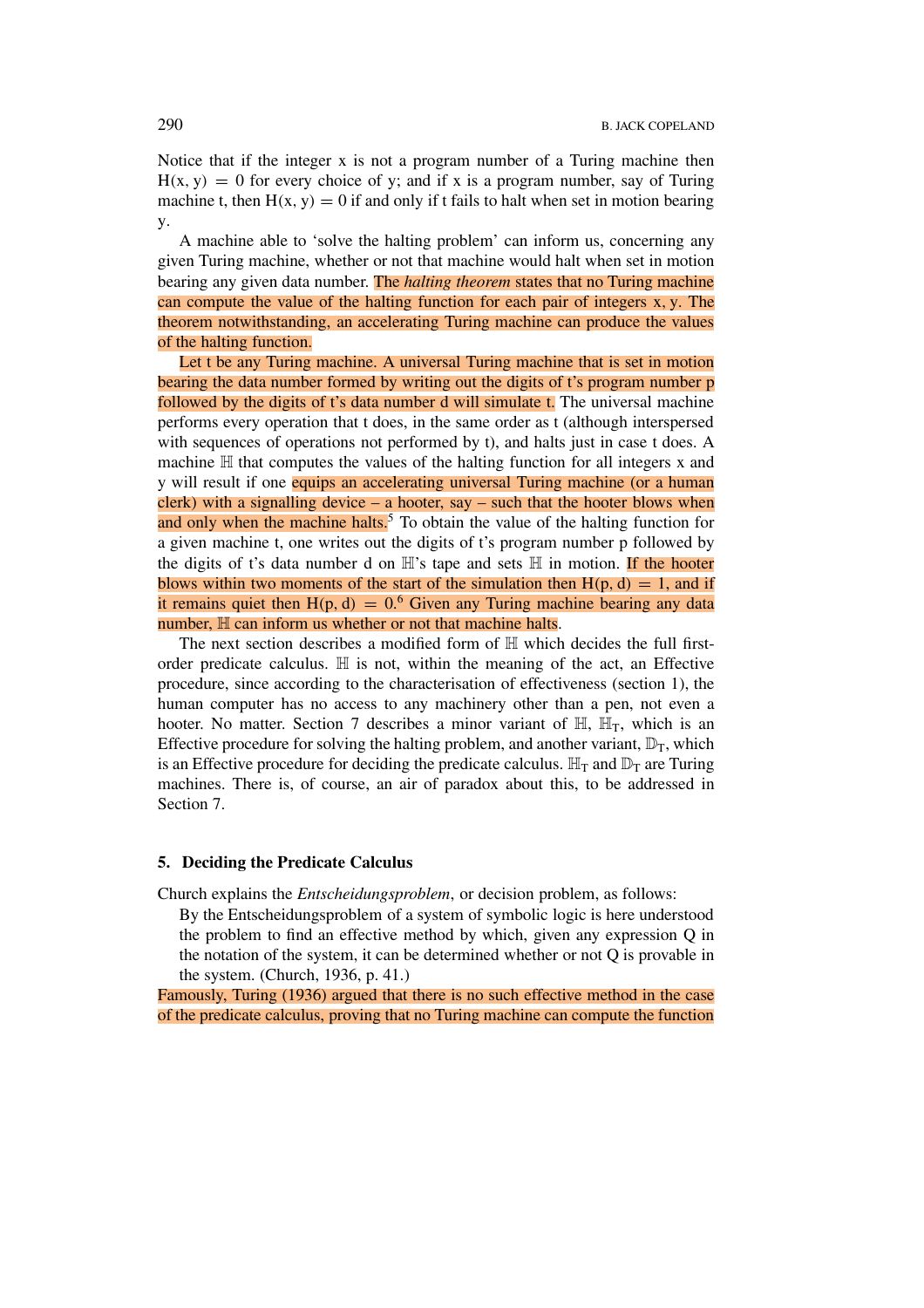$D(x)$  whose value is 1 if formula x is a theorem of the calculus and 0 if x is not a theorem. Nevertheless, an accelerating machine is able to compute this function.

A Turing machine can be programmed to derive theorems of the first order predicate calculus. The machine is given a set of axioms for the calculus (e.g., the Bernays–Hilbert–Ackermann axioms (Hilbert and Ackermann, 1928)) and is programmed to apply the rules of the calculus – such as modus ponens – iteratively, both to axioms and to formulae already derived. The simplest form of such a program works blind: the rule-applications are not selected by the machine in such a way as to lead to some particular theorem but are carried out according to an inflexible and exhaustive regime specified by the programmer. Nevertheless, each and every rule-application produces a theorem of the calculus, and if the machine runs on forever, each theorem of the calculus is produced sooner or later.

As Stewart remarks, an accelerating machine 'could prove all possible theorems in a finite period of time, by pursuing all logically valid chains of deduction from the axioms' (1991, p. 665). Let an accelerating Turing machine equipped with a hooter be given a program of the sort just described for churning out the theorems of the predicate calculus. Each time the accelerating machine derives a formula it compares the formula to a formula x of the predicate calculus that was written on its tape by the user before setting the machine in motion. The machine hoots if and only if it proves a formula that matches x symbol-for-symbol. Thus, if a hoot comes, x is a theorem of the calculus, and if no hoot comes by the end of the second moment of operating time, x is not a theorem.

## **6. Oracle Machines with Accelerating Components**

Turing introduced the concept of an *O-machine* in Section 4 of his PhD thesis (Turing, 1938). An O-machine is a Turing machine equipped with an additional device – a black box – that, when presented with arguments of some non Turingmachine-computable function, returns the corresponding values of this function. For example, the black box may respond to an input of a pair of integers, x and y, with the corresponding value of the halting function,  $H(x,y)$ , for every x and y. Turing called such black boxes 'oracles' and described O-machines as 'a new kind of machine'. As in the case of an ordinary Turing machine, the behaviour of an Omachine is determined by a table of instructions (or program). The table provides an exhaustive specification of which primitive operations the machine is to perform when it is in such-and-such state and has such-and-such symbol in its scanner.

The tables of the two sorts of machine differ only in the following respect: an O-machine's table may contain instructions of the form '*TRANSFORM* #\*'.<sup>7</sup> '#\*' refers to some particular string of symbols on the machine's tape, the beginning of the string being marked by the presence on the tape of a reserved symbol '#' and the end of the string being marked by a reserved symbol '\*'. The instruction causes the portion of tape so marked to be presented to the black box. The symbols on this portion of tape constitute a specification of an argument of whatever function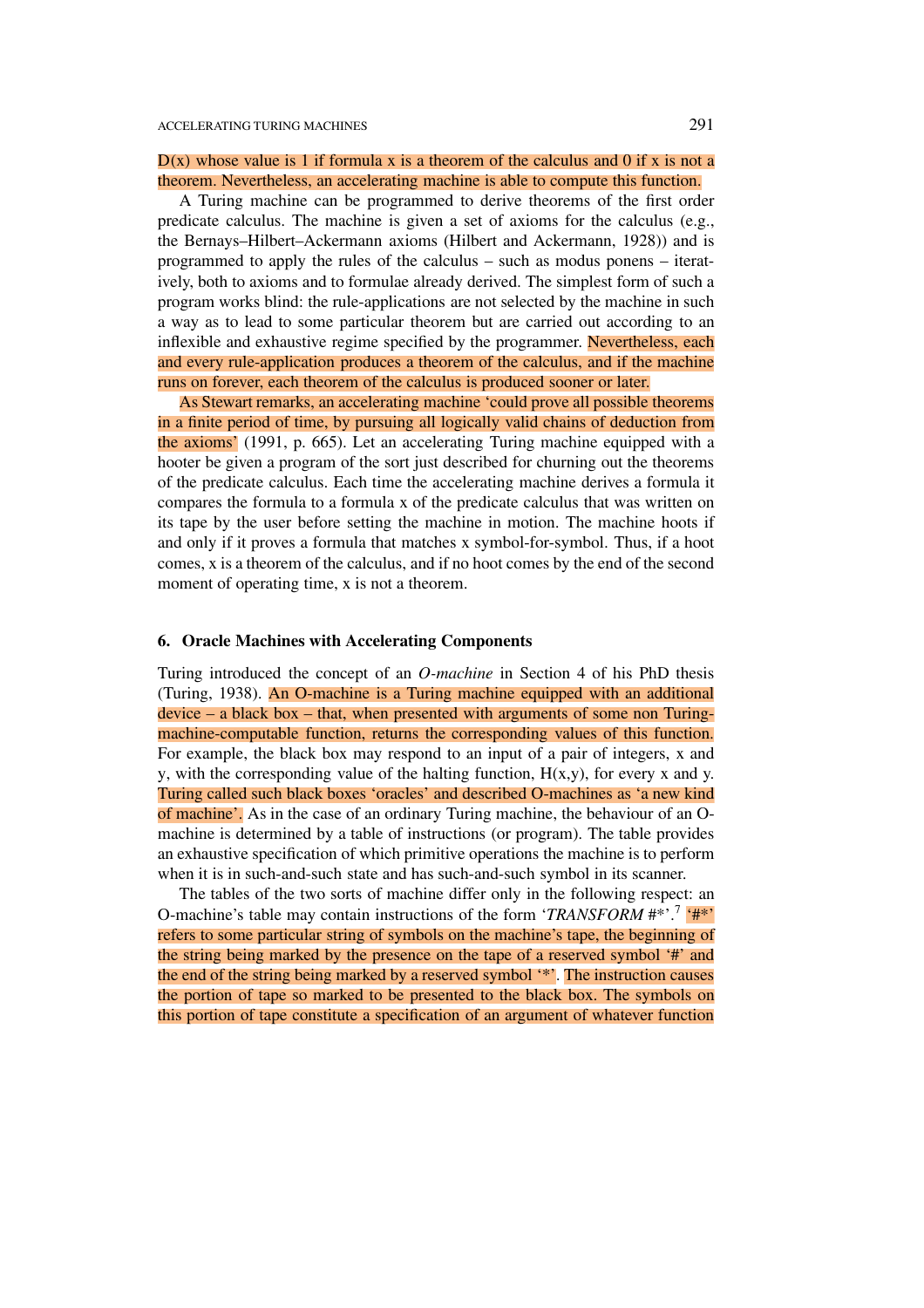it is that the box generates (or of a series of n arguments in case the function is n-ary). The box replaces the symbols on the tape with a specification of the corresponding value of the function. The *transform* operation performed by the oracle is, in Turing's expression, one of the 'fundamental processes' of the machine (*op. cit*., p. 173).<sup>8</sup> (He gave no indication of how this fundamental process might conceivably be carried out, saying only that an oracle works by 'unspecified means' and that 'we shall not go any further into the nature of [an] oracle' (*op. cit*., pp. 172–173).)

In summary: An O-machine consists of a 'head' and a paper tape of unbounded length bearing discrete symbols. The 'head' contains various sub-devices, at least one of which is an oracle. The O-machine manipulates symbols on the tape in a serial, step-by-step manner in accordance with the rules specified by its program. Every primitive operation of an O-machine that is not among the primitive operations of a Turing machine is a formal operation on discrete symbols (in essence an operation that replaces a binary string with 1 or 0).

One way of specifying a mechanism by means of which an oracle can do its work is in terms of  $\mathbb{H}$ . Let O<sub> $\mathbb{H}$ </sub> be an O-machine of which  $\mathbb{H}$  itself serves as oracle.  $O_{\mathbb{H}}$  consists of a (non-accelerating) universal Turing machine  $\mathbb T$  operating in conjunction with  $\mathbb{H}$ , and including a clock, and resources for delivering digits from  $\mathbb{T}$ 's tape to  $\mathbb{H}$ 's tape, for setting  $\mathbb{H}$  in motion at the appropriate time, and for detecting and recording the presence or absence of a signal within two moments of  $\mathbb{H}$ 's work commencing. O $_H$  will be described as being set in motion bearing data number x just in case  $T$  is so set in motion, and to halt (with 1 [0] under its head) just in case T halts (with 1 [0] under its scanner). In case  $O_H$ 's computation requires more than one 'call to the oracle',  $O_{\mathbb{H}}$  has resources to create fresh copies of  $\mathbb{H}$  ad libitum (the equivalent of a potential infinity of accelerating human clerks). In this way, the Thomsonian question 'How is H's scanner to be brought back to the starting position again?' is avoided. (In my 2000 paper I describe some ways of realising an oracle that do not involve the use of accelerating components, e.g., by means of a device capable of storing a real number; see also Copeland and Sylvan, 1999.)

 $O_{\mathbb{H}}$  is able to compute the halting function and all 'uncomputable' functions reducible to the halting function. There is certainly no paradox here.  $O_{\mathbb{H}}$  is not a Turing machine.  $O_{\mathbb{H}}$  consists of two Turing machines plus additional equipment (most conspicuously the clock and signalling equipment):  $O_{\mathbb{H}}$  is *more* than a Turing machine. The same is true of H: H is a Turing machine plus a signalling device.  $O_{\mathbb{H}}$ 's program of instructions is not a Turing machine program. Since  $O_{\mathbb{H}}$  is not a Turing machine, the fact that  $O_{\mathbb{H}}$  computes the halting function cannot contradict the halting theorem.

But might not the considerations used in the proof that a Turing machine cannot compute the halting function also apply to  $O_{\mathbb{H}}$ , enabling one to infer that  $O_{\mathbb{H}}$  is a logical impossibility?

The proof of the halting theorem proceeds by reductio ad absurdum. One assumes that there *is* a Turing machine h that computes the halting function. The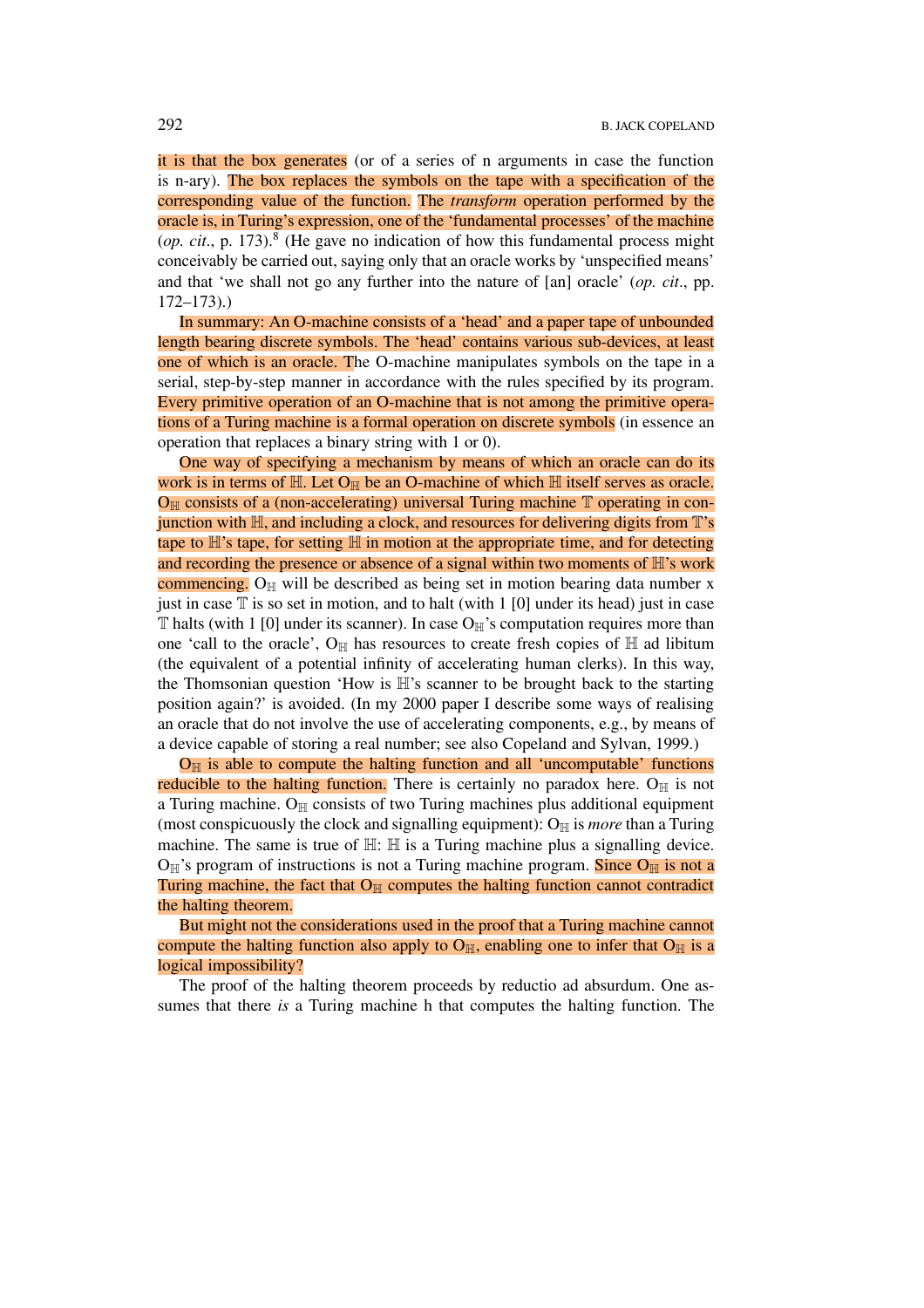#### ACCELERATING TURING MACHINES 293

argument may proceed via the introduction of a further machine,  $h_2$ , derived from h by two simple modifications (see for example Minsky, 1967, pp. 148–149). The first modification produces a machine  $h_1$  which, when set in motion bearing the same data number as h, halts with 0 under its scanner if and only if h does so, but which never halts with 1 under its scanner. The modification consists of adding some instructions to h's program in order to make the scanner shuffle endlessly back and forth between some pair of adjacent squares of the tape in the case where it would otherwise have halted with 1 beneath it. A second modification produces h<sub>2</sub> from h<sub>1</sub>. h<sub>2</sub> is identical to h<sub>1</sub> except that h<sub>2</sub> first writes out a copy of its data number (beginning on the square immediately following the last digit of the initial occurrence of the data number). Thereafter  $h_2$  behaves exactly as  $h_1$ . So if  $h_2$  is set in motion bearing the data number m, then once the copying phase is completed,  $h_2$  will behave exactly as  $h_1$  behaves when set in motion bearing the data number  $\widehat{\text{mm}}$  (xy – x concatenated with y – is the number formed by first writing out the digits of x and then the digits of y).

To set h in motion bearing the data number nn formed from the program number n of some Turing machine t is to ask h whether or not t will halt if t is set in motion bearing its own program number as data number. Suppose, then, that we were to set h in motion bearing the data number  $k \bar{k}$ , k being h's own program number. Doing so would tie a knot of self-reference every bit as tangled as those exhibited in the more familiar semantic paradoxes. The point of the construction leading to  $h_2$  is to bring the contradiction contained in this knot right out into the open. Writing p for h<sub>2</sub>'s program number and writing h<sub>2</sub>  $\downarrow$  p to mean that h<sub>2</sub> halts when set in motion bearing p, each of the following is entailed:

## $h_2 \downarrow p \leftrightarrow H(p, p) = 0$   $H(p, p) = 0 \leftrightarrow \neg h_2 \downarrow p.$

## If h exists, then  $h_2$  exists; but h<sub>2</sub> exists on pain of contradiction.

It is the fact that  $O_{\mathbb{H}}$ 's program number, r say, differs from the program number of each Turing machine that stalls this train of reasoning as applied to  $O_{\mathbb{H}}$ . The halting behaviour of h and its derivatives bears messages concerning the halting behaviour of Turing machines. Thus the means of tying the self-referential knot and producing the contradiction. The halting behaviour of  $O_{\mathbb{H}}$  (and suitable derivatives) also bears such messages about Turing machines, but since  $O_{\mathbb{H}}$  is not a Turing machine, these messages say nothing about  $O_H$  itself. Investigating a machine  $H_2$  that bears the same relationship to  $O_{\mathbb{H}}$  as  $h_2$  bears to h will make these considerations concrete. Let  $O_{\mathbb{H}}$  be arranged so that its halting behaviour when set in motion bearing a data number  $x\hat{y}$  (which is to say, the halting behaviour of its component machine  $\mathbb T$  when set in motion bearing this data number) is as follows: O $_{\mathbb H}$  halts with 1 under its head just in case the oracle  $\mathbb H$  delivers a signal when fed xy and  $O<sub>III</sub>$  halts with 0 under its head just in case the oracle delivers no signal when fed  $x\hat{y}$ . Writing 'm  $\downarrow$  0n' ['m  $\downarrow$  1n'] to mean 'machine m halts with 0[1] under its head when set in motion bearing data number n':

for every x, y: O<sub>||</sub>
$$
\downarrow
$$
 0x $\hat{y} \leftrightarrow H(x, y) = 0 & O|| \downarrow 1x\hat{y} \leftrightarrow H(x, y) = 1.$  (1)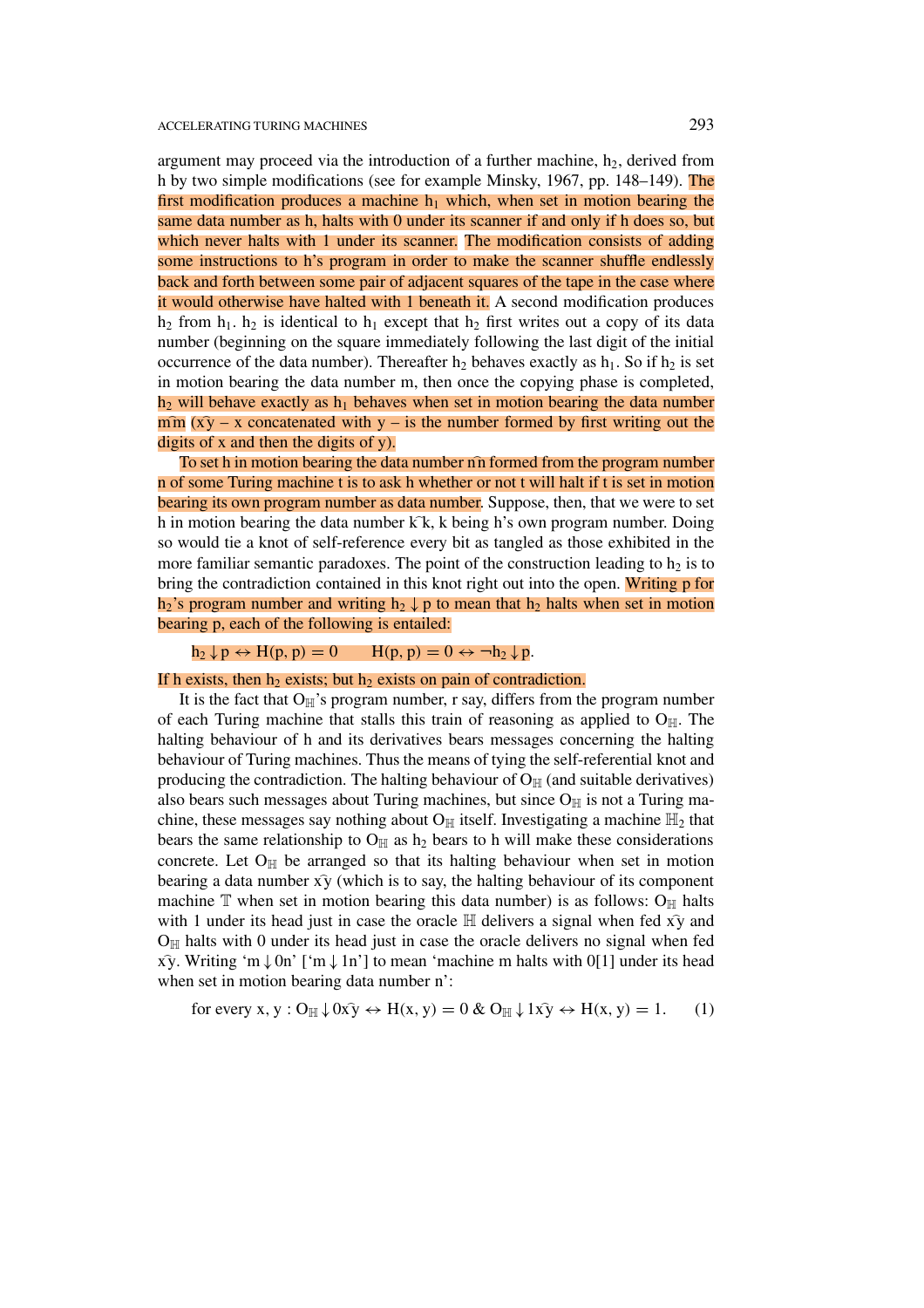$\mathbb{H}_1$  is obtained from O<sub>H</sub> by exactly the moves that yield h<sub>1</sub> from h. So:

for every 
$$
x : \mathbb{H}_1 \downarrow x \leftrightarrow O_{\mathbb{H}} \downarrow 0x.
$$
 (2)

 $\mathbb{H}_1$  is modified to produce  $\mathbb{H}_2$  in just the way that  $h_1$  is modified to produce  $h_2$ . So:

for every 
$$
x : \mathbb{H}_2 \downarrow x \leftrightarrow \mathbb{H}_1 \downarrow x\hat{x}
$$
. (3)

As with  $h_2$ , let us consider the effect of setting  $\mathbb{H}_2$  in motion bearing its own program number, r, as data number:

$$
\mathbb{H}_2 \downarrow r \leftrightarrow \mathbb{H}_1 \downarrow r\hat{r} \qquad \qquad \text{(from 3)} \tag{4}
$$

$$
\mathbb{H}_1 \downarrow \hat{\mathbf{r}} \leftrightarrow \mathbf{O}_{\mathbb{H}} \downarrow 0 \hat{\mathbf{r}} \qquad \qquad \text{(from 2)} \tag{5}
$$

$$
O_{\mathbb{H}} \downarrow 0 \text{fr} \leftrightarrow H(r, r) = 0 \qquad \text{(from 1)} \tag{6}
$$

$$
\mathbb{H}_2 \downarrow r \leftrightarrow H(r, r) = 0 \qquad (4-6, transitivity). \tag{7}
$$

Since r is not the program number of a Turing machine, H*(*r*,*r*)* is in fact 0. Thus one can conclude that  $\mathbb{H}_2$  does halt if set in motion bearing its own program number as data number.

The inference (above) to:

$$
H(p, p) = 0 \leftrightarrow \neg h_2 \downarrow p
$$

requires the knowledge that p  $(h_2)$ 's program number) is the program number of a Turing machine (for it is only if this is so that H*(*p*,* p*)* being 0 entails that the Turing machine so numbered does not halt when fed p). It is exactly this inference that is blocked in the case of  $\mathbb{H}_2$ .

O-machines form an infinite hierarchy. At the bottom are the *first-order* Omachines: the O-machines whose only oracle produces the values of the halting function  $H(x, y)$ . The halting function for first-order O-machines,  $H_1(x, y)$ , is defined as follows (for all integers x and y):  $H_1(x, y) = 1$  if and only if x is the program number of a first-order O-machine that halts if set in motion bearing data number y;  $H_1(x, y) = 0$  otherwise. *Second-order* O-machines have an additional oracle, producing the values of  $H_1(x, y)$ . That O<sub>H</sub> lies right at the bottom of this hierarchy will be important in Section 8.

Perhaps the biological brain – abstracted out from sources of inessential boundedness, such as mortality – is an O-machine (although doubtless not one with accelerating components). Elsewhere I dub this view *wide mechanism* (Copeland, 2000).

## **7. Internal and External Computability**

H is not a Turing machine. However, as this section explains, H can be mimicked by a Turing machine pure and simple,  $\mathbb{H}_{T}$ . The same is true in the case of the accelerating machine for deciding the predicate calculus. It might be thought that the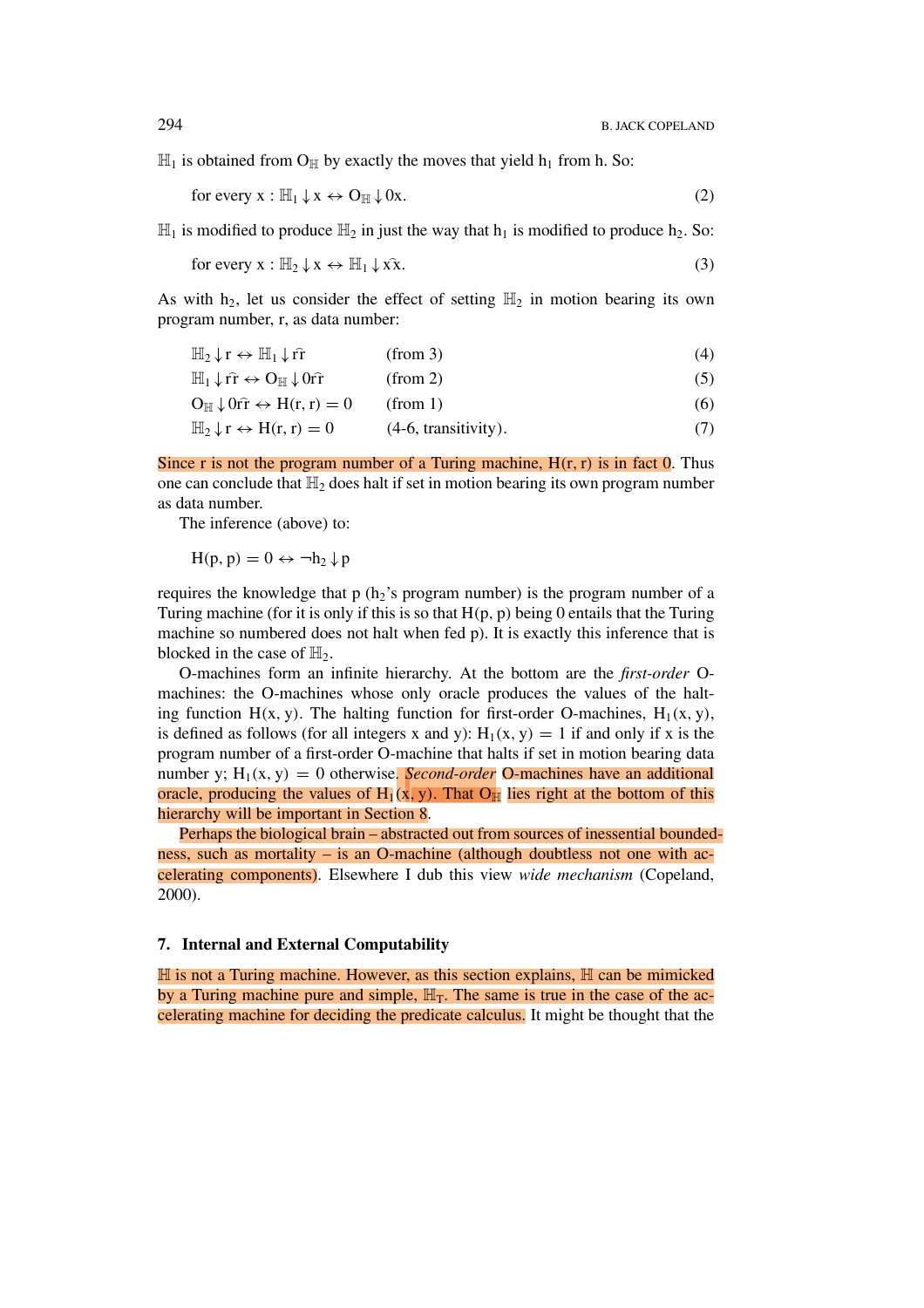negations of the halting theorem and Turing's undecidability theorem are thereby entailed, yielding a logically rigorous demonstration that – just as those in the Ambrose camp always suspected  $-$  a contradiction lurks in the proposition that infinitely many operations can be performed in a finite time. The thought, however, is mistaken.

As with  $\mathbb{H}$ ,  $\mathbb{H}_T$  is set in motion bearing the concatenation of a pair of integers.  $\mathbb{H}_{\mathbb{T}}$ 's first actions are to position the scanner over the first square to the left of the input string – called the designated square – and print 0 there. The remainder of  $\mathbb{H}_{\mathbb{T}}$ 's program is identical to  $\mathbb{H}$ 's except that the instruction to blow the hooter is replaced by a block of instructions that causes the scanner to move back to the designated square and change the  $0$  to 1 before halting.  $H$  computes the halting function and  $\mathbb{H}_{\mathbb{T}}$  mimics  $\mathbb{H}$  exactly (save for writing 1 on the designated square instead of hooting):  $\mathbb{H}_{T}$  – a Turing machine fair and square – computes the halting function. For any x and y, if  $\mathbb{H}_{\mathbb{T}}$  is set in motion bearing the data number xy, the value  $H(x, y)$  can be read from the designated square at the end of the second moment of operating time. But according to the halting theorem, the halting function is not Turing-machine-computable. A blatant contradiction, it might be said.

At bottom, the reason that the contradiction just touted cannot validly be obtained is that the halting theorem is in fact a somewhat weaker proposition than is sometimes supposed. It is time to be more precise in stating the halting theorem.

Standardly, to say that a function  $f(x)$  each of whose values is 0 or 1 is Turingmachine-computable is to say that there is a Turing machine which, if set in motion bearing x as data number (for any x in the function's domain), will eventually halt with its scanner resting on the corresponding value of the function. (Similarly for functions of more than one argument and for functions whose values include integers other than 0 and 1. In the latter case, it is stipulated that the scanner should halt resting on, say, the last digit of the function's value.) The halting theorem is this: *in the sense just given* the halting function is not Turing-machine-computable. (Only this much was proved by the reductio described earlier, for it is crucial to the construction employed in the reductio that the machine h should halt with the value of the function, 0 or 1, beneath its scanner. Unless this is so, the recipe for obtaining  $h_1$  from h is inapplicable.)

One must distinguish between two senses in which a function may be said to be computable, which I term the *internal* sense and the *external* sense.<sup>9</sup> A function is computable by a machine in the internal sense just in case the machine can produce values from arguments (for all arguments in the domain), halting once any value has been produced, where what counts as halting can be specified in terms of features internal to the machine and without reference to the behaviour of some device or system  $-$  e.g. a clock  $-$  that is external to the machine. (This condition on the manner of production of values of the function will be referred to as the internalist condition.) Numerous behaviours on the part of a machine can count as halting, for example complete cessation of activity, or emitting a hoot, or writing any sequence of digits in a certain location.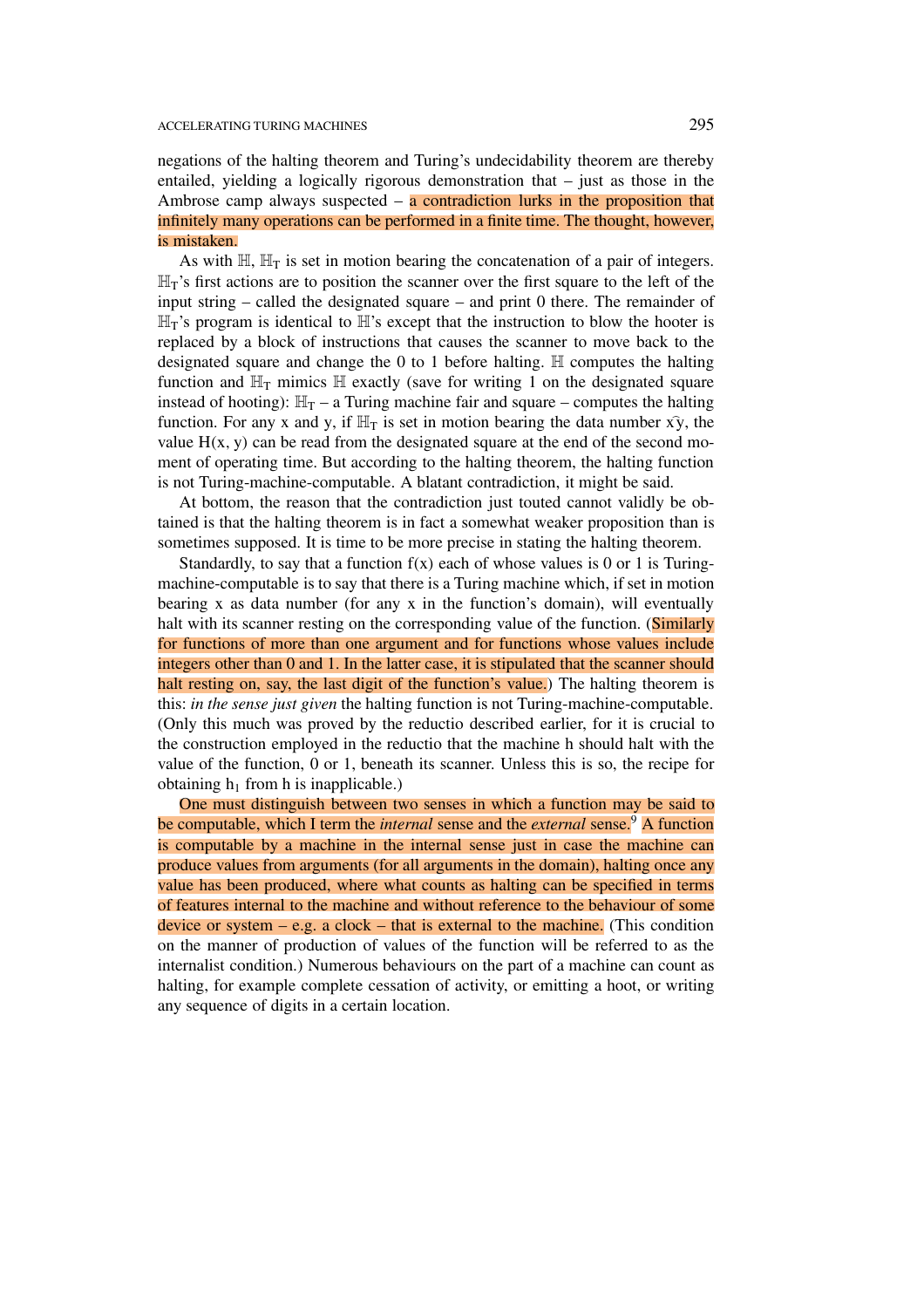A function is computable by a machine in the *external* sense just in case the machine can produce values from arguments (for all arguments in the domain), displaying each value at a designated location some pre-specified number of moments after the corresponding argument is presented. The machine may or may not halt once a value has been displayed. For example, it is in the external sense that a given function may be computable by a logic circuit (one of Turing's own boolean networks, for instance). The value of the function is displayed at some designated node – the output node – n moments after the argument is presented at the input nodes (mutatis mutandis for functions of more than one argument and functions whose values require more than one binary node for their expression). **Before and** after that critical time, the activity of the output node may afford no clue as to the desired value. (n, which is a constant for that circuit and that function, is known as the *delay time*.)

Even where the logic circuit never stabilises (in the sense of eventually producing an output signal that remains constant until such time as the input signal alters), the circuit nevertheless computes values of a function in the external sense if it displays them at the designated location at the prespecified times. The same is true of neural networks. A particular network may compute the values of a certain function in the external sense even though the network never stabilises (a network stabilises, or 'halts', if and only if after some point there is no further change in the activity level of any of its units).

Both  $\mathbb{H}$  and  $\mathbb{H}_T$  compute the halting function in the external sense, but not in the internal sense, and  $O_{\mathbb{H}}$  computes the function in the internal sense. Any machine that computes a function in the external sense can always be converted into one that computes the function in the internal sense by the addition of some additional equipment. Of course, adding the extra equipment may result in a machine not of the same type.

The halting theorem speaks only of computability by Turing machine in the internal sense, not of computability in the external sense. This is what was meant by the earlier statement that the halting theorem is weaker than is sometimes supposed. If the internalist condition is lifted, a Turing machine will compute functions that are not Turing-machine-computable when the internalist condition is in place. A Turing machine liberated from the internalist condition is an example of what I have elsewhere termed a *hypercomputer* (Copeland and Proudfoot, 1999).

A Turing machine  $\mathbb{D}_T$ , similar to  $\mathbb{H}_T$ , decides the predicate calculus. The user inscribes a formula X of the predicate calculus on  $\mathbb{D}_T$ 's tape, leaving the leftmost square of the tape (the designated square) blank, sets  $\mathbb{D}_T$  in motion, and at the end of the second moment of operating time finds either 1 or 0 inscribed on the designated square, 1 indicating that  $X$  is a theorem, 0 indicating that it is not. There is no contradiction with the result of Turing's mentioned earlier, for Turing proved that the function  $D(x)$  is not Turing-machine computable in the internal sense.

Each of  $\mathbb{H}_{T}$  and  $\mathbb{D}_{T}$  constitutes an Effective procedure. Actual human computers, who computed only in the internal sense, would at the end of their labour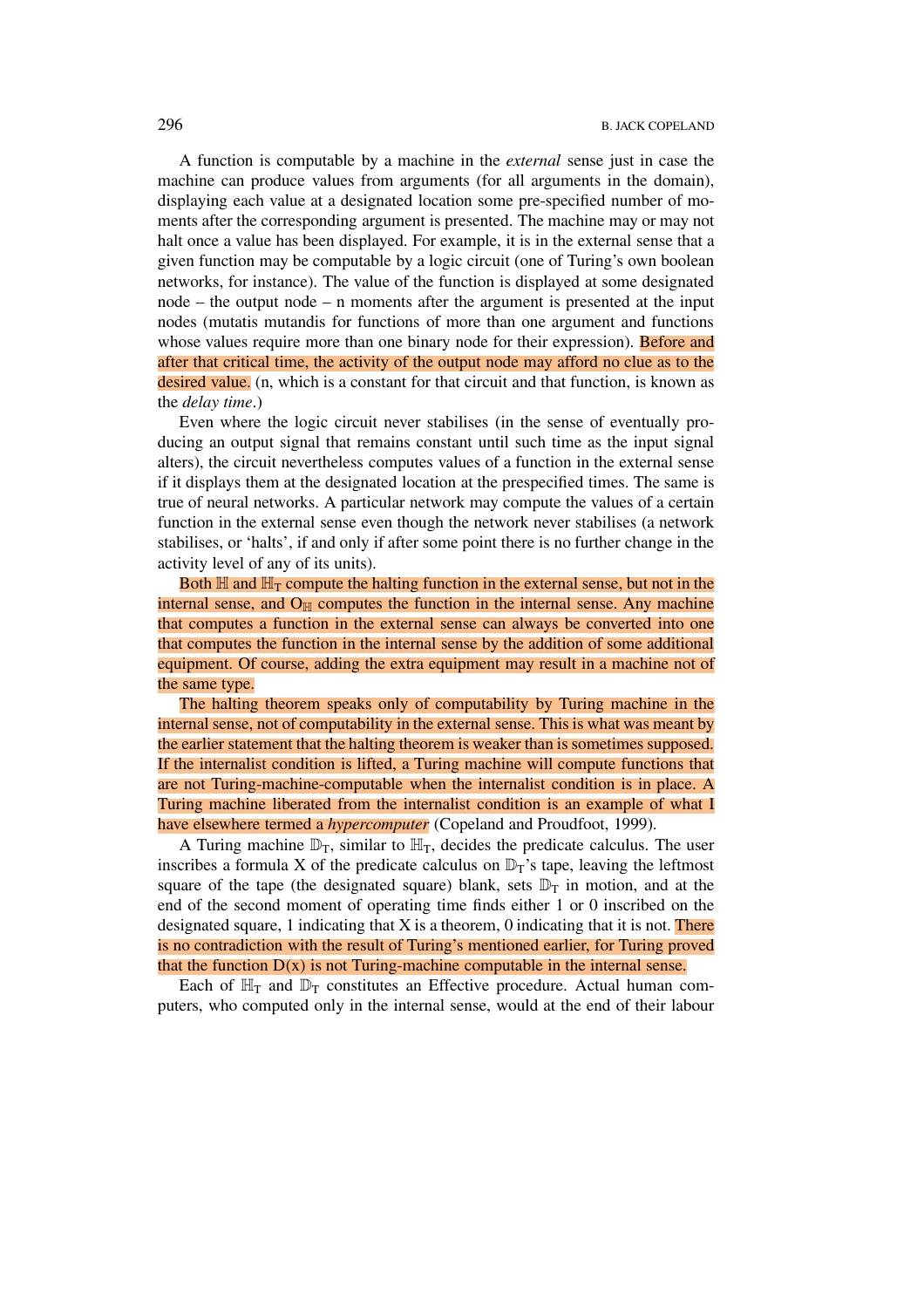screw the tops back on their pens and hand their results to a supervisor. An accelerating human computer has no such ceremony to look forward to, and the supervisor must watch the clock, awaiting a signal.

#### **8. The Chinese Room**

Searle has repeatedly emphasised that the fact that computers have 'no more than just formal symbols' entails that programs 'cannot constitute the mind' and that this entailment is demonstrated by the Chinese room argument (1989, p. 33, 1992, p. 200).

The whole point of the [Chinese room] example was to argue that symbol manipulation by itself couldn't be sufficient for understanding Chinese. (1980, p. 419.)

[F]ormal syntax ... does not by itself guarantee the presence of mental contents. I showed this a decade ago in the Chinese room argument. (1992, p. 200.)

As I argue in my 1998a paper, O-machines point up the fact that the concept of a programmed machine whose activity consists of the manipulation of formal symbols is *more general* than the restricted notion of formal symbol-manipulation targetted in the Chinese room argument. The Chinese room argument depends upon the occupant of the room  $-$  a human clerk working by rote and unaided by machinery; call him or her Clerk – being able to carry out by hand each operation that the program in question calls for (or in one version of the argument, to carry them out in his or her head). Yet an O-machine's program may call for fundamental symbol-manipulating processes that rote-worker Clerk is incapable of carrying out. In such a case, there is no possibility of Searle's Chinese room argument being deployed successfully against the functionalist hypothesis that the brain instantiates an O-machine – a hypothesis which Searle will presumably find as 'antibiological' (1990, p. 23) as other functionalisms. If there is a general implication from 'is defined purely formally or syntactically' to 'is neither constitutive of nor sufficient for mind', it is not one that could possibly be established by the Chinese room argument.

Bringsjord, Bello and Ferrucci (2001) attempt to defend Searle against my objection. Clerk (or Searle) can hand-work the program of an O-machine, they say, by accelerating in the Russell–Blake–Weyl fashion.

Jack Copeland ... has recently argued that oracle machines ... are immune to Searle's (1980) CRA-based claim that mere symbol manipulation is insufficient for genuine mentation ... Unfortunately, oracle machines are *not* immune to the Chinese room ... It's easy to imagine that Searle in the Chinese Room manipulates symbols in order to parallel the operation of a Zeus machine [a machine operating in accordance with Russell–Blake–Weyl] ... The only difference is that in (what we might call) the 'Zeus room,' Searle works much faster. But this speed-up makes no difference with respect to true understanding.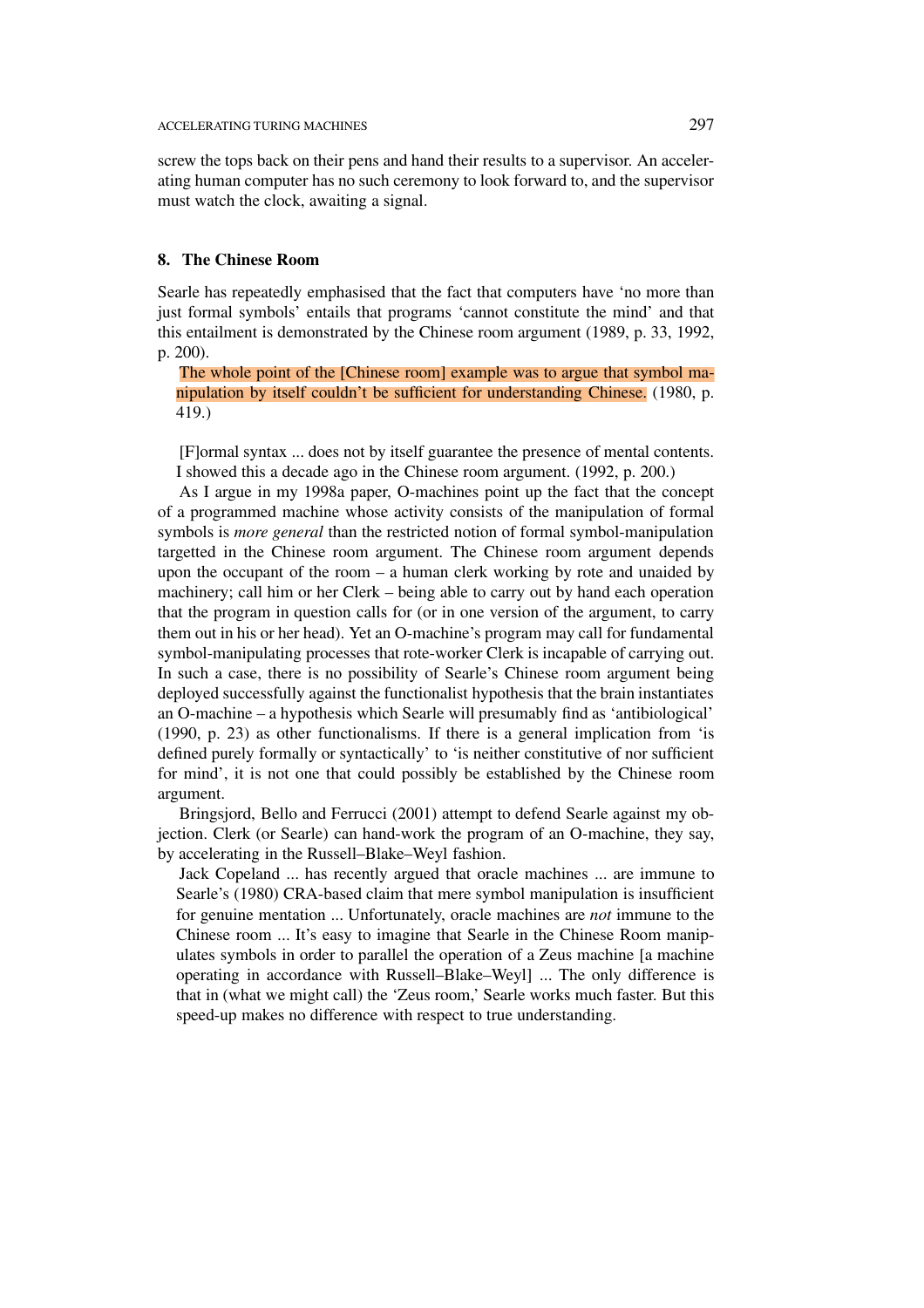The problem with this effort to shore up Searle's argument is that it leaves what is supposed to go on in the 'Zeus room' radically under-described. Bringsjord, Bello and Ferrucci (2001) owe us answers to some difficult Thomsonian questions. How is it with Clerk after the period of acceleration? Suppose the program calls for  $\mathbb H$  to run twice, with different inputs, or even infinitely many times – how is Clerk supposed to manage this? It is not certainly not enough that Clerk carry out the simulation of  $\mathbb H$  and (in the manner of Section 3) sail out of the universe, a hoot, if there is one, returning to the waiting crowd. One way or another, Clerk must *be there* in order to participate in the necessary facts. If the Chinese room argument is not to be subverted by the new twist to the story, it must be a fact about Clerk that, having carried out all the symbol-manipulations called for by the program, he or she does not understand Chinese. Moreover, this fact must be epistemologically accessible to us.

Thomsonian difficulties multiply where the machine that Clerk is supposed to mimic lies not at the very bottom of the infinite hierarchy mentioned earlier, as  $O_{\mathbb{H}}$ does, but higher up. Bringsjord, Bello and Ferrucci (2001) do not mention this case at all, yet it is crucial to their attempt to defend the 'CRA-based claim that mere symbol manipulation is insufficient for genuine mentation'. They must demonstrate – to good Thomsonian standards – that Clerk is able to simulate not only  $O_{\mathbb{H}}$  but *every* programmed symbol-manipulator in the ascending hierarchy.

The stakes are high. If Bringsjord, Bello and Ferrucci (2001) can meet this challenge, they will show that the extent of Effective procedures is very considerable – greater, perhaps, than anybody ever dreamed.

## **Notes**

∗Research on which this article draws was supported in part by University of Canterbury Research Grant no. U6271. Thanks to David Armstrong, Chris Bullsmith, Keith Campbell, Philip Catton, Peter Farleigh, Diane Proudfoot and Neil Tennant for valuable comments and discussion.

<sup>1</sup>'Turing's boolean networks and his connectionist project involving them are described in Copeland and Proudfoot (1996, 1999).

<sup>2</sup>The term 'anti de Sitter machine' is from Copeland and Sylvan (1999). Boolos and Jeffrey envisage Zeus being able to act so as to exhibit (what is here called) the Russell–Blake–Weyl temporal patterning (1980, p. 14). By an extension of terminology (which Boolos and Jeffrey do not make) a Zeus *machine* is any machine exhibiting the Russell–Blake–Weyl temporal patterning. All accelerating Turing machines are Zeus machines, but not vice versa. For example, an O-machine that exhibits the Russell-Blake-Weyl patterning – such as the machine O<sub>HI</sub> of Section 4 – is a Zeus machine but is not a Turing machine.

3See, for example, Benacerraf (1962), Black (1951), Chihara (1965), Grünbaum (1968), Hinton and Martin (1954), Taylor (1951), Thomson (1954), (1970) and Watling (1952).

<sup>4</sup>Each Turing machine is equivalent to a Turing machine employing the binary alphabet.

5Turing and his colleagues enjoyed the possibilities afforded by the hooter of the Manchester Mark I computer (the world's first fully electronic stored-program digital computer). Turing's programming manual for the Manchester machine describes the hooter as producing 'a steady note, rich in harmonics' (1950, p. 24). One of the machine's instructions would send a single pulse to the hooter; a train of pulses, timed correctly, would produce a note. Turing displays a loop of two instructions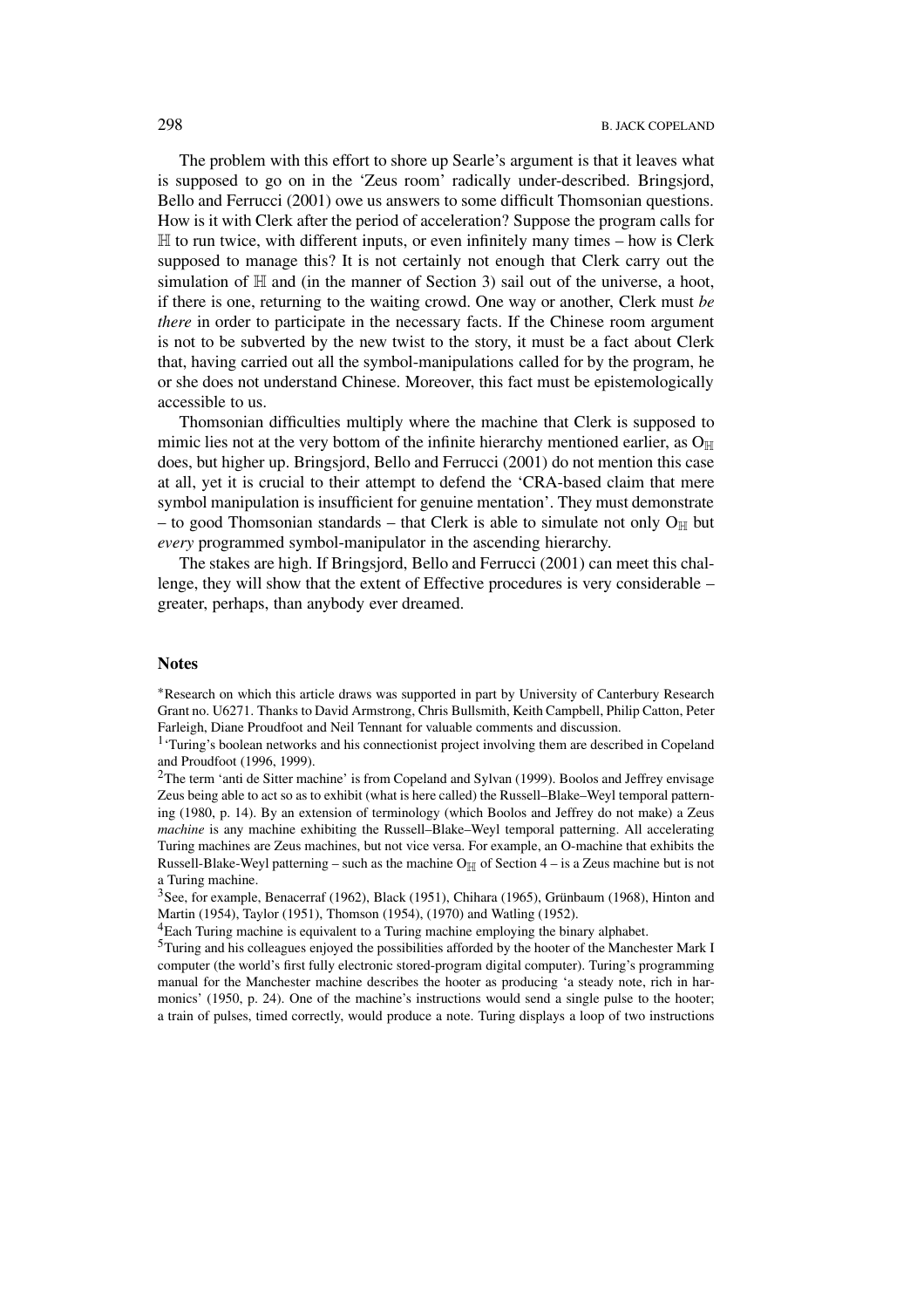ACCELERATING TURING MACHINES 299

producing middle C, and a loop of three instructions 'which gives a slightly louder hoot a fifth lower in frequency' (ibid.). The first program of any significant size to run on the machine – written by Strachey at Turing's behest – brought its activity to a close by playing the British National Anthem on the hooter.

<sup>6</sup>Since, by definition,  $H(x,y)$  is 0 whenever x is *not* the program number of a Turing machine,  $\mathbb{H}$ must not halt and blow its hooter in this case. This is achieved by adding some instructions that drive  $\mathbb H$  into an infinitely repeated loop if it determines x not to be the program number of some Turing machine.

<sup>7</sup>For ease of exposition, the present account departs from Turing's own in various matters of detail. <sup>8</sup>In Turing's original exposition, these new fundamental processes produce the values only of  $\pi_2^0$ functions. In the subsequent technical literature, the notion of an O-machine has been widened to include fundamental processes that produce values of *any* function on the integers that is not Turingmachine-computable. I employ this extended notion here.

<sup>9</sup>The distinction is from Copeland (1998b).

#### **References**

Ambrose, A. (1935), 'Finitism in Mathematics (I and II)', *Mind* 35, pp. 186–203, pp. 317–340.

Benacerraf, P. (1962), 'Tasks, Super-Tasks, and the Modern Eleatics', *Journal of Philosophy* 59, pp. 765–784.

Black, M. (1951), 'Achilles and the Tortoise', *Analysis* 11, pp. 91–101.

- Blake, R.M. (1926), 'The Paradox of Temporal Process', *Journal of Philosophy* 23, pp. 645–654.
- Boolos, G.S., Jeffrey, R.C. (1980), *Computability and Logic*, 2nd edition, Cambridge: Cambridge University Press.

Bringsjord, S., Bello, P. and Ferrucci, D. (2001), 'Creativity, the Turing Test, and the (Better) Lovelace Test', *Minds and Machines* 11, pp. 3–27.

Chihara, C.S. (1965), 'On the Possibility of Completing an Infinite Process', *Philosophical Review* 74, pp. 74–87.

Church, A. (1936), 'A Note on the Entscheidungsproblem', *Journal of Symbolic Logic* 1, pp. 40–41.

- Cleland, C.E. (1993), 'Is the Church–Turing Thesis True?', *Minds and Machines* 3, pp. 283–312.
- Cleland, C.E. (1995), 'Effective Procedures and Computable Functions', *Minds and Machines* 5, pp. 9–23.
- Copeland, B.J. (1997), 'The Broad Conception of Computation', *American Behavioral Scientist* 40, pp. 690–716.
- Copeland, B.J. (1998a), Turing's O-machines, Penrose, Searle, and the Brain', *Analysis* 58, pp. 128– 138.
- Copeland, B.J. (1998b), 'Even Turing Machines Can Compute Uncomputable Functions', in C. Calude, J. Casti, and M. Dinneen, eds., *Unconventional Models of Computation*, London: Springer-Verlag, pp. 150–164.
- Copeland, B.J. (1998c), 'Super Turing-Machines', *Complexity* 4, pp. 30–32.
- Copeland, BJ. (2000), 'Narrow Versus Wide Mechanism', *Journal of Philosophy* 96, pp. 5–32.
- Copeland, B.J. and Hamkins, J.D. (in preparation), 'Infinitely Fast Computation'.
- Copeland, B.J. and Proudfoot, D. (1996), 'On Alan Turing's Anticipation of Connectionism', *Synthese* 108: pp. 361–377.
- Copeland, B.J. and Proudfoot, D. (1999), 'Alan Turing's Forgotten Ideas in Computer Science', *Scientific American* 280 (April), pp. 76–81.
- Copeland, B.J. and Sylvan, R. (1999), 'Beyond the Universal Turing Machine', *Australasian Journal of Philosophy* 77, pp. 46–66.
- Earman, J. (1986), *A Primer on Determinism*, Dordrecht: Reidel.
- Earman, J. and Norton, J.D. (1993), 'Forever Is a Day: Supertasks in Pitowsky and Malament– Hogarth Spacetimes', *Philosophy of Science* 60, pp. 22–42.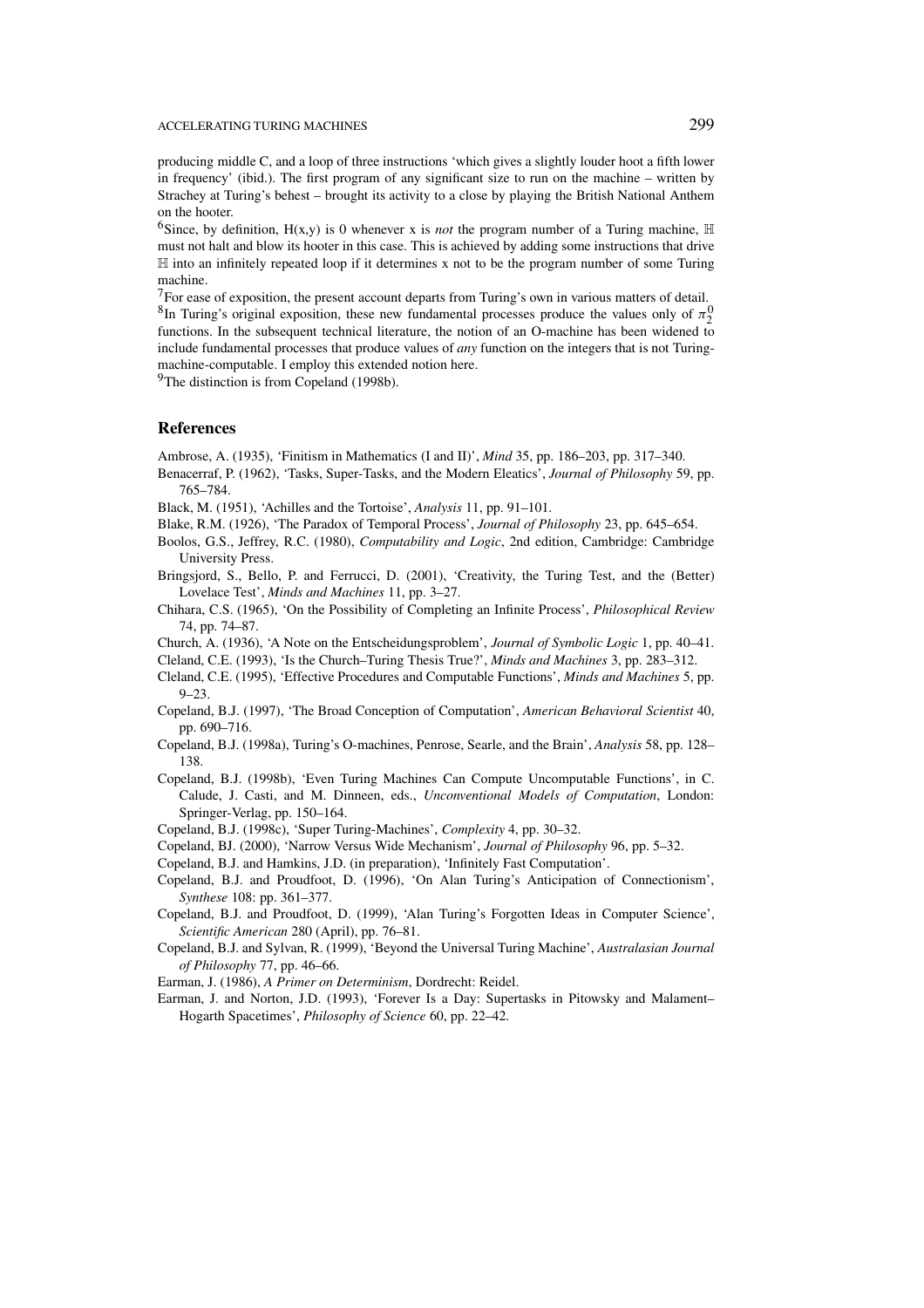- Earman, J. and Norton, J.D. (1996), 'Infinite Pains: The Trouble with Supertasks', in A. Morton and S.P. Stich, eds., *Benacerraf and his Critics*, Oxford: Blackwell.
- Geroch, R. (1977), 'Prediction in General Relativity', in J. Earman, C. Glymour and J. Stachel, eds., *Foundations of Space-Time Theories*, Minnesota Studies in the Philosophy of Science, 8, Minneapolis: University of Minnesota Press.
- Gold, E.M. (1965), 'Limiting Recursion', *Journal of Symbolic Logic* 30, pp. 28–48.
- Grünbaum, A. (1968), *Modern Science and Zeno's Paradoxes*, London: Allen and Unwin.
- Hamkins, J.D. and Lewis, A. (2000), 'Infinite Time Turing Machines', *Journal of Symbolic Logic* 65, pp. 567–604.

Hilbert, D. and Ackermann, W. (1928), *Grundziige der Theoretischen Logik*, Berlin: Springer.

- Hinton, J.M and Martin, C.B. (1954), 'Achilles and the Tortoise', *Analysis* 14, pp. 56–68.
- Hofstadter, D.R. (1980), *Gödel, Escher, Bach: An Eternal Golden Braid*, Harmondsworth: Penguin. Hogarth, M.L. (1992), 'Does General Relativity Allow an Observer to View an Eternity in a Finite Time?', *Foundations of Physics Letters* 5, pp. 173–181.
- Hogarth, M.L. (1994), 'Non-Turing Computers and Non-Turing Computability', *PSA 1994* 1, pp. 126–138.
- McCulloch, W.S., and Pitts, W. (1943), 'A Logical Calculus of the Ideas Immanent in Nervous Activity', *Bulletin of Mathematical Biophysics* 5, pp. 115–33.
- Minsky, M.L. (1967), *Computation: Finite and Infinite Machines*, Englewood Cliffs, NJ.: Prentice-Hall.
- Post, E.L. (1936), 'Finite Combinatory Processes Formulation 1', *Journal of Symbolic Logic* 1, pp. 103–105.
- Putnam, H. (1965), Trial and Error Predicates and the Solution of a Problem of Mostowski', *Journal of Symbolic Logic* 30, pp. 49–57.
- Russell, B.A.W. (1915), *Our Knowledge of the External World as a Field for Scientific Method in Philosophy*, Chicago: Open Court.
- Russell, B.A.W. (1936), The Limits of Empiricism', *Proceedings of the Aristotelian Society* 36, pp. 131–150.
- Searle, J. (1980), 'Minds, Brains, and Programs', *Behavioral and Brain Sciences* 3, pp. 417–424, 450–456.
- Searle, J. (1989), *Minds, Brains and Science*, London: Penguin.
- Searle, J. (1990), 'Is the Brain's Mind a Computer Program?' *Scientific American* 262(1), pp. 20–25.
- Searle, J. (1992), *The Rediscovery of the Mind*, Cambridge, MA: MIT Press.
- Sorensen, R. (1999), 'Mirror Notation: Symbol Manipulation without Inscription Manipulation', *Journal of Philosophical Logic* 28, pp. 141–164.
- Stewart, I. (1991), 'Deciding the Undecidable', *Nature* 352, pp. 664–665.
- Taylor, R. (1951), 'Mr. Black on Temporal Paradoxes', *Analysis* 12, pp. 38–44.
- Thomson, J.F. (1954), 'Tasks and Super-Tasks', *Analysis* 15, pp. 1–13.
- Thomson, J.F. (1970), 'Comments on Professor Benacerraf's Paper', in W.C. Salmon, ed., *Zeno's Paradoxes*, Indianapolis: Bobbs-Merrill.
- Turing, A.M. (1936), 'On Computable Numbers, with an Application to the Entscheidungsproblem', *Proceedings of the London Mathematical Society*, Series 2, 42 (1936–37), pp. 230–265.
- Turing, A.M. (1938), 'Systems of Logic Based on Ordinals'. Dissertation presented to the faculty of Princeton University in candidacy for the degree of Doctor of Philosophy. Published in *Proceedings of the London Mathematical Society* 45 (1939), pp. 161–228.
- Turing, A.M. (1948), 'Intelligent Machinery', National Physical Laboratory Report, in B. Meltzer and D. Michie, eds., *Machine Intelligence 5*, Edinburgh: Edinburgh University Press. A digital facsimile of the original document may be viewed in The Turing Archive for the History of Computing. <http://www.AlanTuring.net/intelligent\_machinery>.
- Turing, A.M. (1950), 'Programmers' Handbook for Manchester Electronic Computer', University of Manchester Computing Laboratory. A digital facsimile of the original may be viewed in The